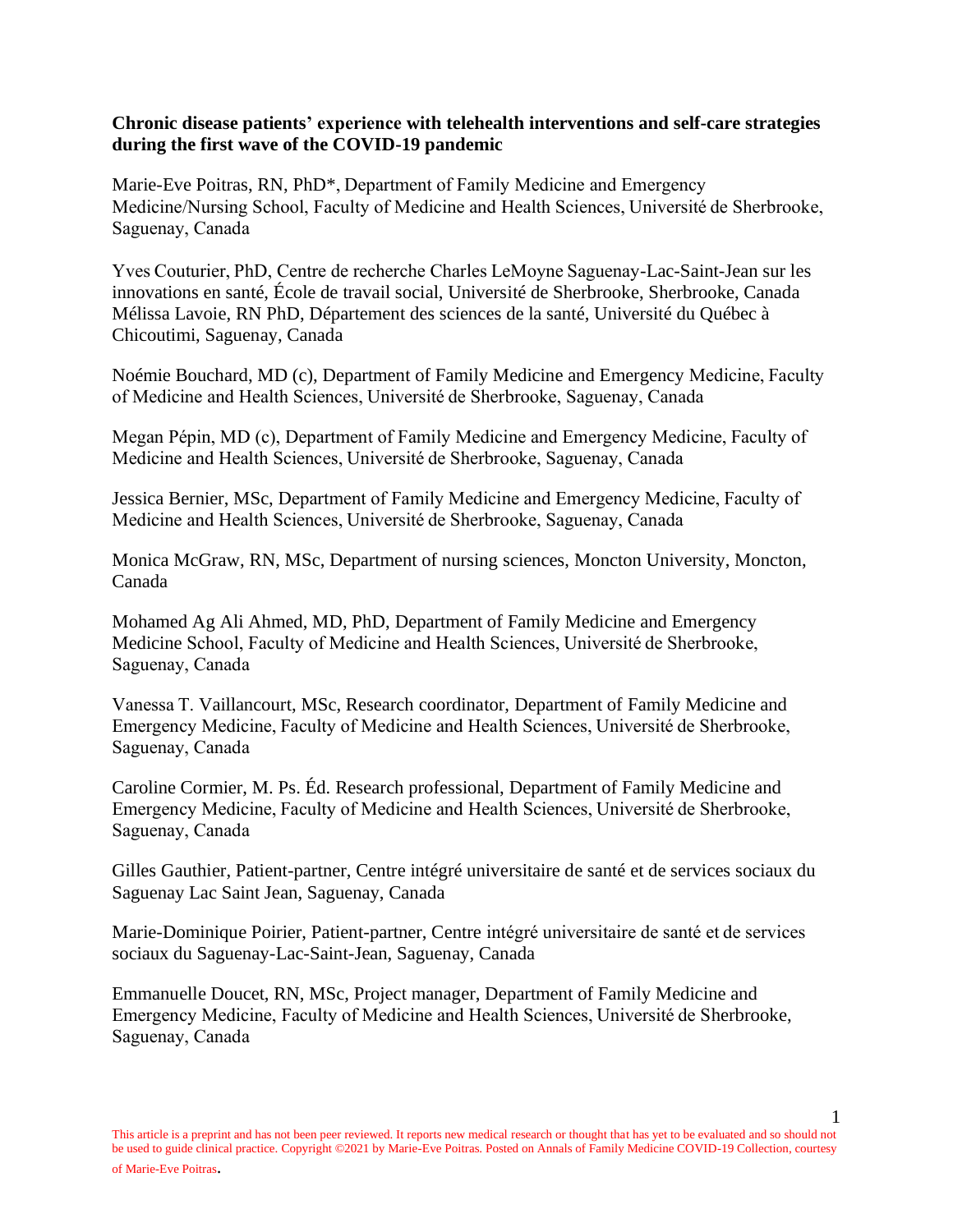\*Corresponding author Department of Family Medicine and Emergency Medicine Faculty of Medicine and Health Sciences Université de Sherbrooke Campus Saguenay 305 Rue Saint Vallier, Chicoutimi, QC, Canada G7H 5H6 418-541-1234, ext. 3249 Marie-eve.poitras@usherbrooke.ca

#### **Sources of support**

Fonds de recherche en Santé du Québec (FRQS), Grant number PCIBL-2

### **Word Count**

3095

#### **Numbers of tables and figures**

2 Tables

1 Figure

1 appendix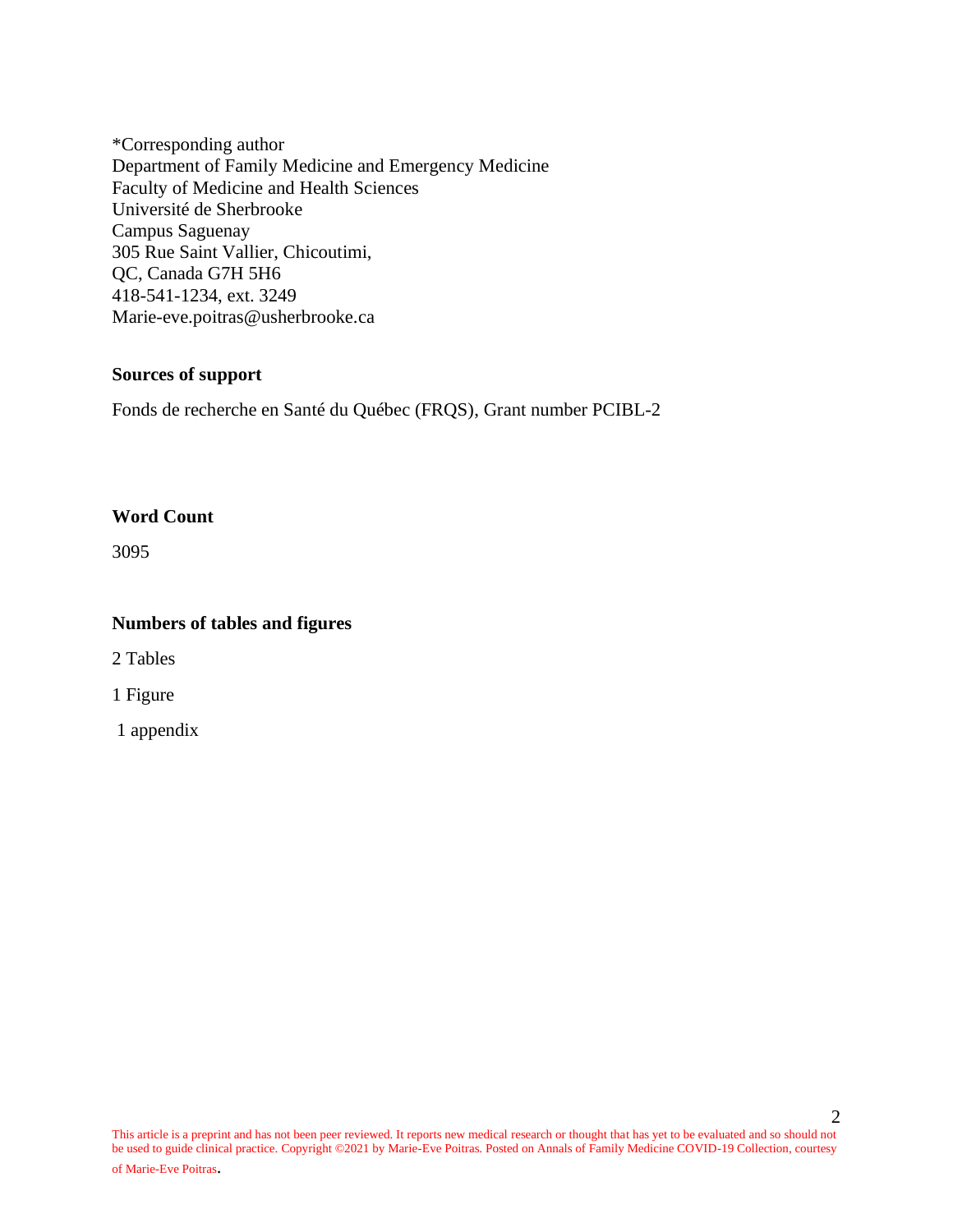## **Abstract**

**Purpose.** During the COVID-19 pandemic, the Québec Public Health Agency asked Family Medicine Groups (FMGs) to prioritize telehealth interventions over face-to-face consultations. Telehealth interventions may increase stress and anxiety among patients with physical and/or mental chronic diseases (PCDs) and have a negative impact on patient-centered care. This study aimed to explore how PCDs coped with their healthcare needs through the use of telehealth services provided by FMGs during the first wave of the COVID-19 pandemic, between march and august 2020.

**Methods.** We conducted a qualitative descriptive study in FMGs in three regions of the province of Québec, Canada (metropolitan, semi-urban and rural). Forty-nine PCDs participated in this study. We carried out semi-structured interviews with 40 of these patients. We explored their satisfaction with telehealth services received in FMGs, their healthcare needs and emerging coping strategies related to self-care. We also investigated frequency of appointments in primary care. We used the transactional theory of stress and coping to inform our data collection and analysis, according to the COREQ appraisal grid.

**Results.** All PCDs were satisfied with their telehealth experience. They reported quick and easy access to their family physician or other healthcare providers. Participants thought telehealth was less appropriate for follow-ups with social workers or with any healthcare provider with whom no trust relationship had been established. Furthermore, several PCDs mentioned having visited primary care settings less frequently during the pandemic than before, as most of them tried to cope on their own before making an appointment for an in-person consultation. PCDs developed coping strategies primarily aimed at maintaining their health status, others aimed at reducing their stress. Consistent with the transactional model, many participants demonstrated the use of strategies that promote resilience in a pandemic context.

**Conclusion.** PCDs appreciated the telehealth interventions received but believe follow-ups could be improved. PCDs developed coping strategies to face the pandemic but they were not all optimal for their health. Combined with pandemic side effects, this could lead to a negative impact on PCDs' health and self-management abilities.

### **Keywords**

Family medicine groups, telehealth, patient perception, chronic disease, coping strategies, COVID-19

## **Abbreviations**

FMG: Family Medicine Group PCD: Patient with chronic disease (physical and/or mental)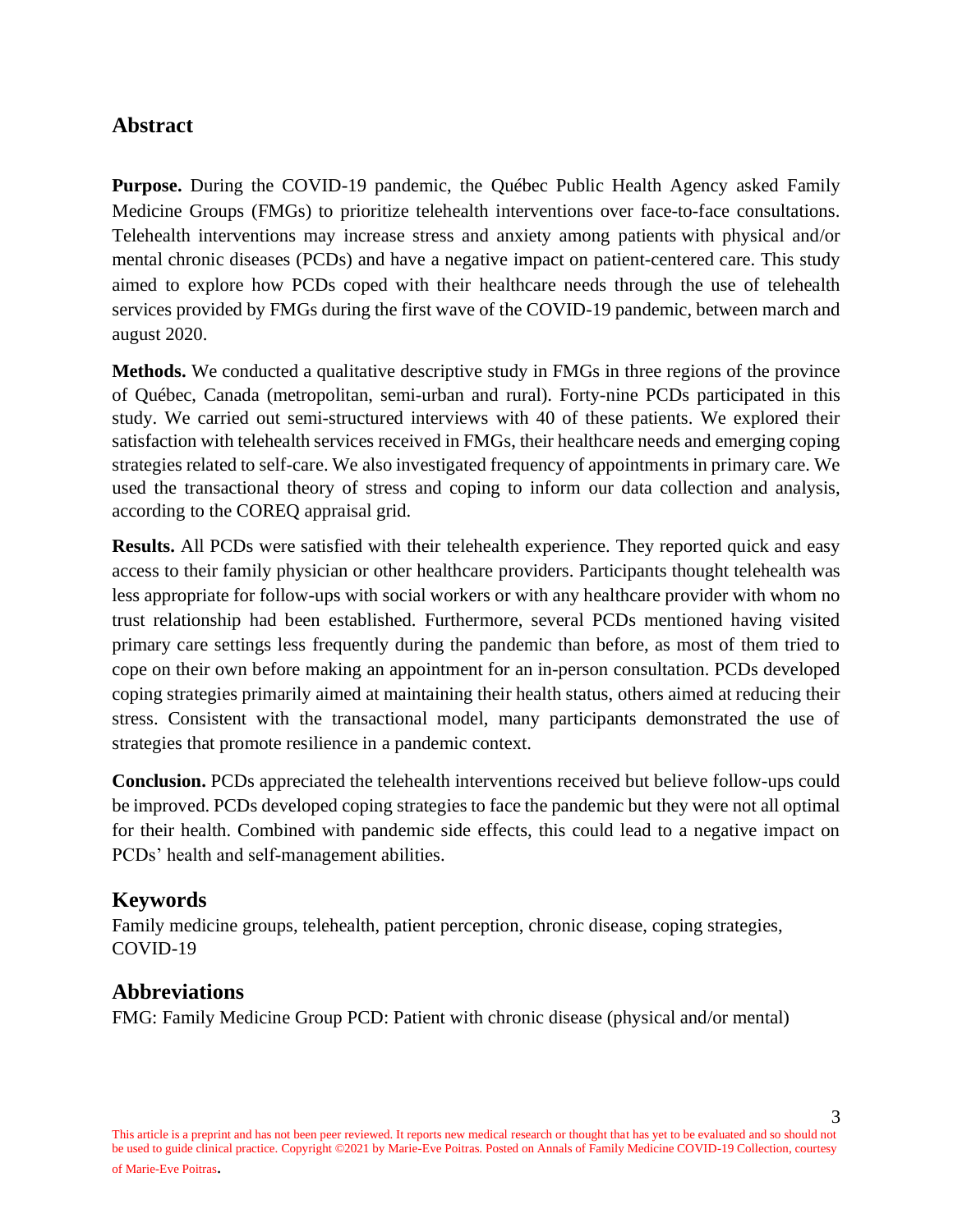### **Introduction**

The COVID-19 pandemic has disrupted all areas of healthcare in Canada and primary care settings are no exception. <sup>1</sup> During the first wave of the pandemic, in Quebec, the mortality rate per million people was 683, which is the third highest rate in the world (245 for Canada). 2 In response, the Quebec government focused their efforts on the availability of material and services in hospitals.<sup>3</sup> As a primary care setting, Family Medicine Groups (FMGs), which serve 85% of the population, had to adapt their services to the public health crisis in regard to the follow-up of patients living with chronic physical and/or mental diseases (PCDs).<sup>4</sup> In response to the COVID-19 pandemic, the Quebec Public Health Agency asked FMGs to make major changes to their services offer, including switching from face-to-face appointments to telehealth interventions, such as by telephone or videoconference, for patients for whom an in-person visit was not essential.<sup>5</sup> The pandemic modified patients' needs in term of their health management and the way the primary care settings deliver services, even more so for those living with chronic physical and/or mental diseases who are recognized as frequent users of these services.<sup>7,8</sup> These changes may increase stress and anxiety <sup>9-11</sup> and therefore interfere with their self-care. According to Lazarus and Folkman (1984), stress is "a particular relationship between the person and the environment that is appraised by the person as taxing or exceeding his or her resources and endangering his or her well-being" (p. 19). <sup>11</sup>In response to stress, in this case caused by the COVID-19 pandemic, the patient then evaluates his or her personal resources and those of his or her environment (for example healthcare services) to identify coping strategies.<sup>12</sup> If the patient's and environmental strategies are not sufficient for him or her to adapt to stress, he or she will develop new ones to cope with the situation. This stress and its responses could promote or inhibit self-care behaviours and influence PCDs' motivation and capacity to maintain appropriate self-care.<sup>11,14-16</sup> For PCDs,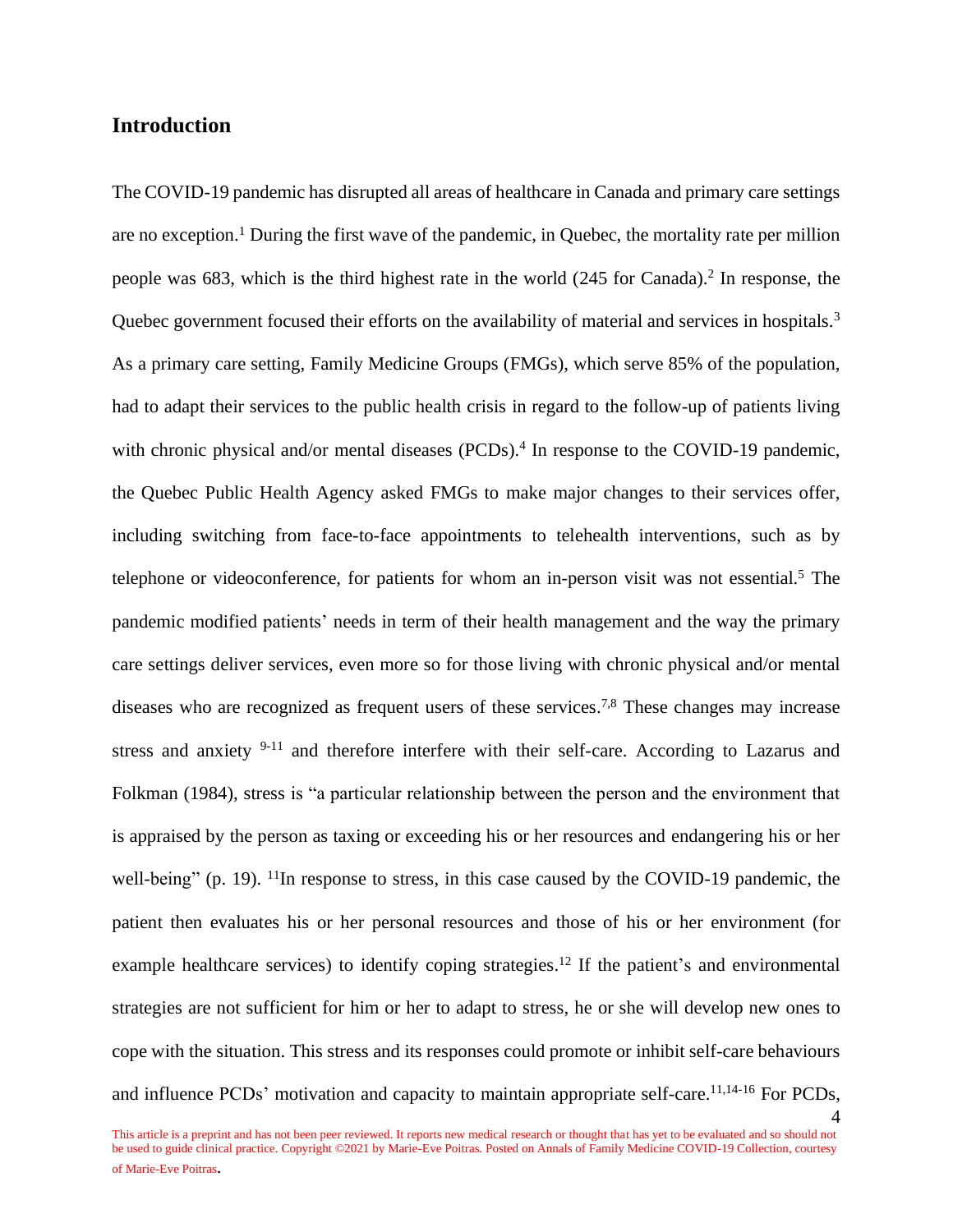positive coping strategies are essential to maintaining appropriate self-care and preventing a deterioration in their health condition. 5,17,18

The objective of this study was to explore how PCDs experienced telehealth interventions and used coping strategies to manage their self-care during the first wave of the Covid-19 pandemic, more specifically between march and august 2020.

### **Methods**

We conducted a qualitative descriptive study <sup>19-21</sup> in six FMGs in three regions of the Province of Québec, Canada (metropolitan, semi-urban and rural). We used the transactional theory of stress and coping<sup>12</sup> to inform the data collection and analysis and the COREQ appraisal grid for qualitative studies to report project rigor and methods. We used a convenience sample of 49 patients with chronic disease registered with the six FMGs participating in a research project, named Formation des formateurs en première ligne (F2PL), conducted by the principal investigators MEP (junior), YC (senior), SM (senior), FRQS #PCIBL-2 . <sup>20</sup> These patients suffered from chronic disease and/or mental conditions and had follow-ups with a physician and either a social worker or a family practice nurse. Two patient partners (GG and MDP) were involved in the study and were trained by the professionals of the Patient Partner's Office at the Centre intégré universitaire de Santé et de Services sociaux du Saguenay–Lac-Saint-Jean (CIUSSS-SLSJ) and by the principal investigators to standardize the interview methods. Two medical students (MP and NB) were also involved in the data collection and were supported by the principal investigators to conduct the interviews and analyze the data to build conceptual maps. Patient partners and students reached participants by telephone between July and August 2020 and conducted short semi-structured telephone interviews<sup>18</sup> (Appendix 1: Interview guide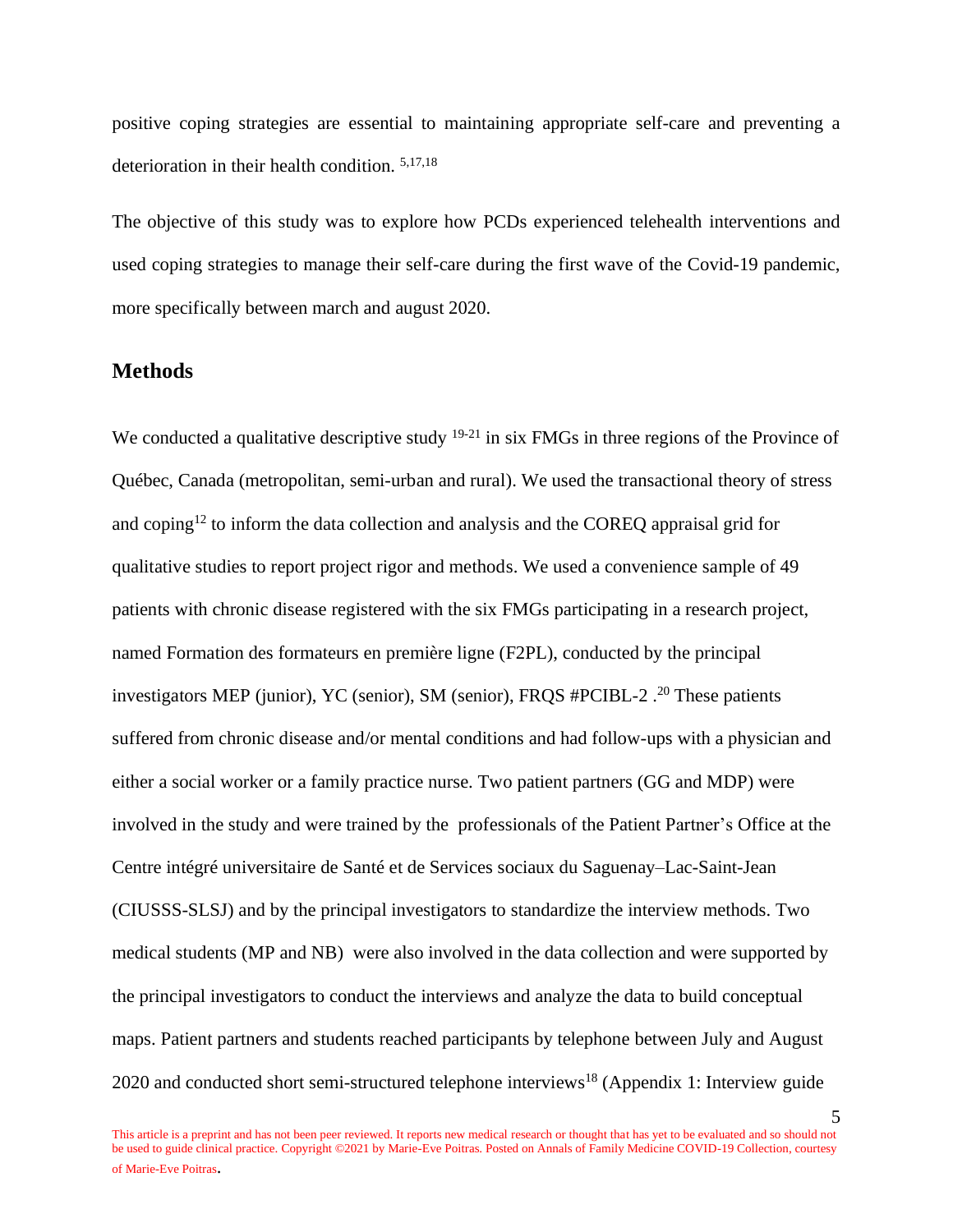about the healthcare needs of PCDs during the COVID-19 pandemic of PCDs participating in the F2PL project). They audio recorded the interviews and wrote fieldnotes to help the analysis, according to three concurrent flows: condensation, presentation and verifying conclusions. <sup>19</sup> Two team members (one patient partner and one student) explored the following themes: PCDs' needs and experience with primary care during the first wave of the COVID-19 pandemic, emerging and determinants of coping strategies related to self-care, and gaps between PCDs' needs and health and social services provided by FMGs. Researchers, patient partners and students validated the themes through interprofessional (social work, nursing, and medicine) discussion. For each PCD, the students illustrated the interview themes in a concept map<sup>21</sup>, which have been revised by at least one research team memberaccording to the transactional theory of stress and coping.<sup>12</sup> The project obtained ethics approval from the CIUSSS-SLSJ and all participants provided informed verbal consent which was recorded.

### **Results**

Of the 49 patients with chronic disease identified for our sample, seven were unreachable, two refused to participate. Among the forty who agreed to answer our questions, 27 % mentioned that they did not require health services between March and august 2020 "*I didn't really have any special needs* [ regarding my health ] *during the pandemic*" (Pt #202-5-002). On the other hand, 72% received care by telehealth intervention and 5% said their health had deteriorated because of the impacts of the pandemic. Factors that had contributed to the deterioration of their health were the decrease in social contacts, difficulty in balancing work and family, or the burden of being pregnant during this period of crisis "*Being pregnant is a situation that can be a cause for concern. I had a miscarriage before, so the first month I was a little more nervous. Then you have the*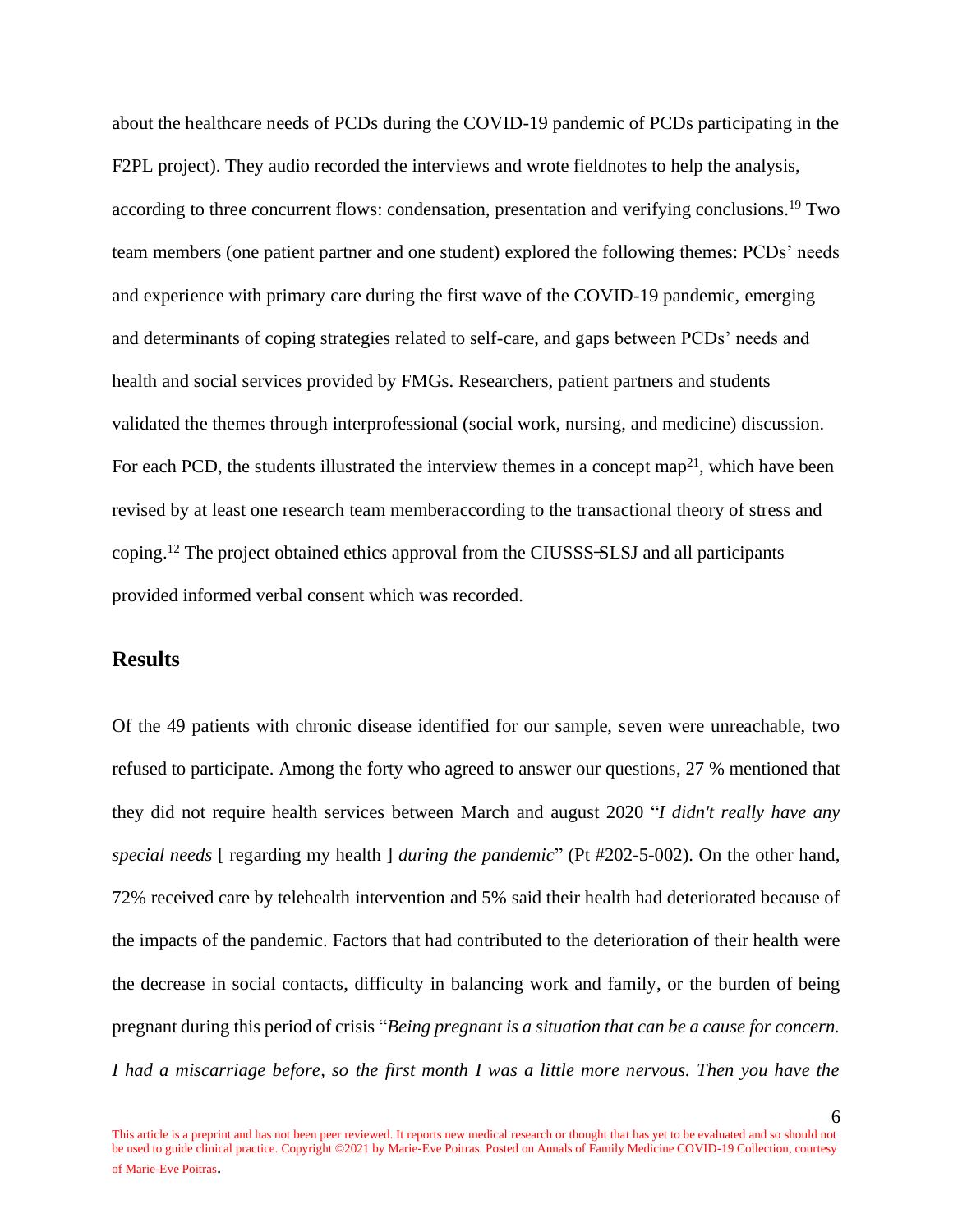*pandemic coming which adds a layer of nervousness with that.* (Pt #101-5-002) " Table 1 presents participants' sociodemographic data (collected during the previous study<sup>22</sup>). Table 2 presents the physical and psychosocial conditions of the participants.

PCDs' perception of telehealth in FMGs in the context of a pandemic

In our sample, 37% to 60% of patients who had an experience of telehealth during the first wave of the COVID-19 pandemic referred to a consultation with a family physician. All PCDs who received telehealth care mentioned that they were satisfied with the consultation. They mentioned having quick and easy access to their family physician, which never happened before the pandemic. "*When I need an appointment, I get it right away [...] I find it's even quicker than before [the pandemic]*" (Pt #302-5-003). Many of them had an appointment on the same day (rural and semi-urban) or the day after (urban) requesting an appointment.

PCDs appreciated telehealth for several reasons. First, PCDs were pleased with avoiding the pitfalls associated with travel, particularly in terms of saving time, not having to find a parking space and avoiding potentially difficult driving conditions. "*I like it* [telehealth], *yes. I don't need to move around, the street is a construction site, it's a mess going there. I didn't need to drive around in the street all crooked*." (Pt #202-5-007). In addition, as no traveling was required, accessibility was easier for PCDs with limited mobility. In general, PCDs have been resilient and had accepted telehealth interventions imposed by government authorities. Some of them reported, "having no other choice" since the FMGs restricted access to in-person services. According to PCDs, telehealth was less appropriate for follow-ups with social workers and professionals with whom they didn't have an established trust relationship. "*I started having consultations with him during the pandemic. I never had face-to-face consultations with him. There is definitely a proximity at this level that I will feel less than if I had seen him in person*" (Pt #302-5-001).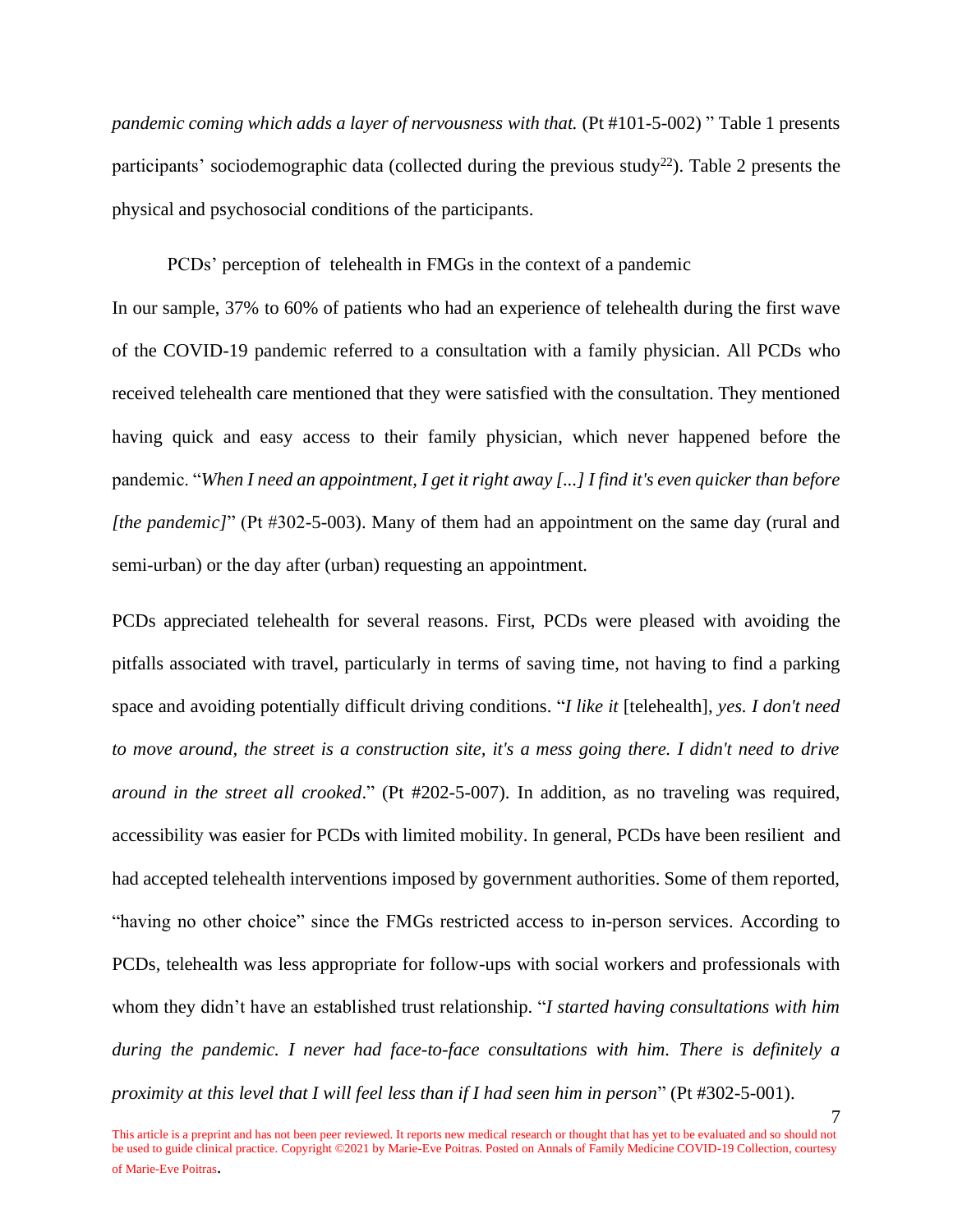Several PCDs mentioned having visited primary care settings less frequently during the pandemic than before. They indicated having consulted their healthcare provider when it was perceived as essential and they had no alternative options. Most of them mentioned having tried to cope on their own and engaging in self-care before trying to make an appointment as opposed to before "*I don't think we have the choice to adapt, everything changed overnight [...] we had to adapt, I took it positively*" (Pt #202-5-007).

#### Emerging coping strategies related to self-care

With the lockdown order and the decrease of face-to-face healthcare follow-ups, PCDs had to develop coping strategies to deal with this new reality. The coping strategies implemented by the PCDs were aimed at maintaining their health status and their social participation, including family and social relationships, hobbies, and work. We observed that PCDs with children at home, or who had to maintain their professional obligations, had more difficulty coping with the pandemic and the lockdown because they had less time for themselves "*It's difficult when you're at home with children, with a destabilized routine* [caused by the pandemic], *to take time for yourself*" (Pt #101-5-002)*.* Several PCDs also mentioned having modified their eating habits. Some made positive changes to get healthier while others resorted to eating more or increased their consumption of fast food to relieve stress. The latter having negative impacts on blood sugar control, in diabetic patients, for example. Others increased their physical activity (walks, home training) and had acquired sports equipment to workout at home. Some PCDs mentioned not having changed anything in their behaviours, especially for those who were living in a remote area. "*It hasn't changed anything in my life. I live in the country, I wasn't too confined. I take advantage of the woods on my land and it hasn't changed anything in my life*" *(*Pt #301-5-010). We also found that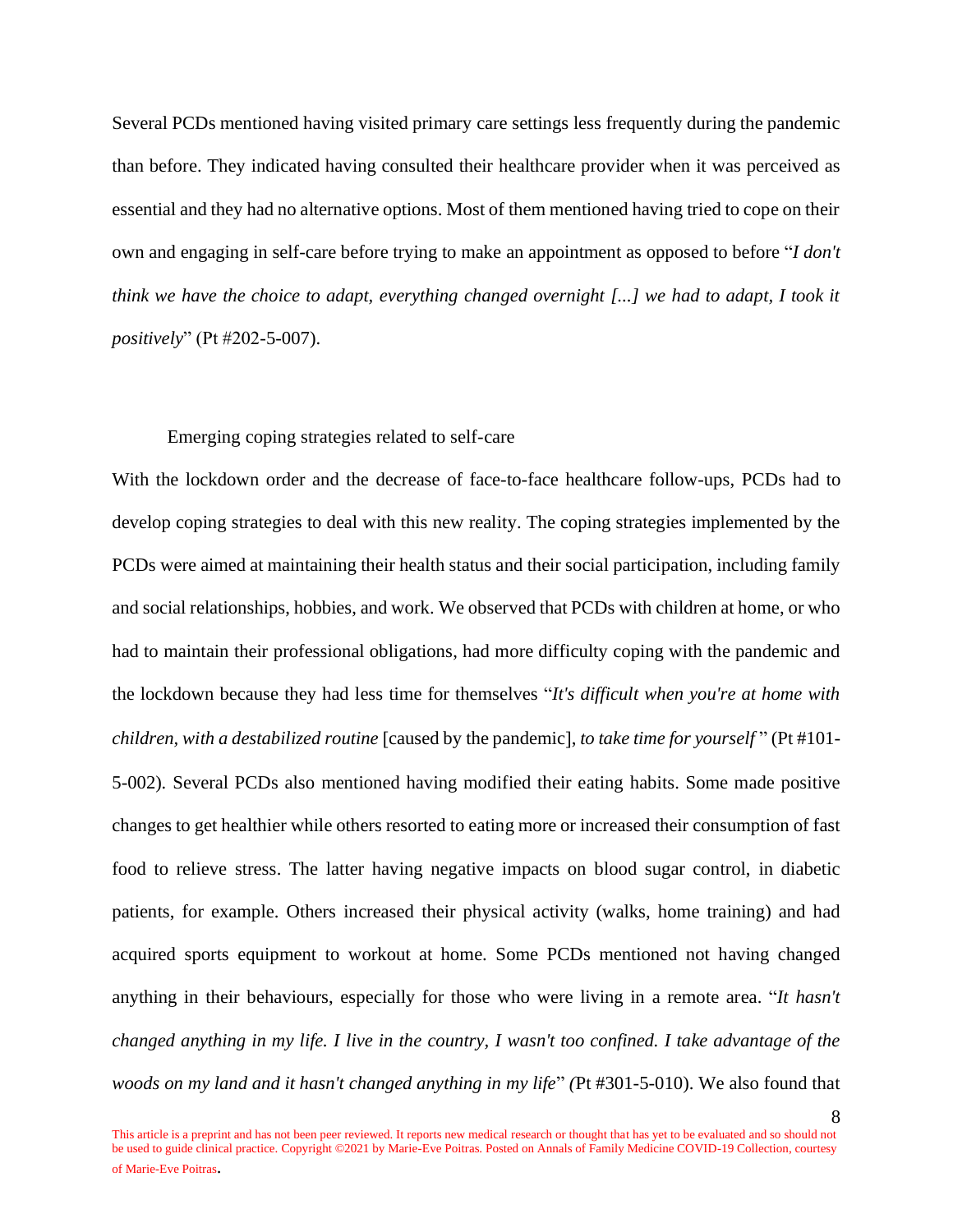some patients opted for strategies that would not necessarily have been prioritized by the PCD and its care team in a non-pandemic context. Two PCDs increased their use of antidepressant drugs to cope with an increase in anxiety*.* "*Just before the pandemic, my mother-in-law died in a nursing home and 4 days before the closing of the nursing home, my father-in-law was admitted, without knowing that we would no longer be allowed to see him. It was quite difficult [...]. It was a period of teeth grinding and anxiety for several weeks. My wife and I had been on antidepressants for a year and a half [...] We increased our dose of antidepressants and then we lowered it, it's going better now*" (Pt #201-5-001).

Through theme analysis, we produced an integrative scheme (Figure 1) by classifying the determinants (barriers and facilitators) of coping strategies according to what they were related to (environment, healthcare providers and PCDs themselves). Barriers represent the obstacles encountered by PCDs in deploying optimal coping strategies, while facilitators simplified them. We also included coping strategies used by PCDs for emotional regulation or problem resolving.

### **Discussion**

In this study, we described PCDs' experience with telehealth services in FMGs, and emerging coping strategies related to self-care. Overall, we found that PCDs appreciated telehealth and even perceived several benefits. They also reported that healthcare accessibility was increased. PCDs developed coping strategies mainly focused on their diet and physical activity. We also observed a link between the deployment of coping strategies and patients' concern about leaving medical services for others in this time of crisis. These results led us to make the following observations.

First, based on PCDs' perceptions, telehealth interventions are meeting most of their needs. All those who received telehealth services were satisfied and even perceived several benefits. When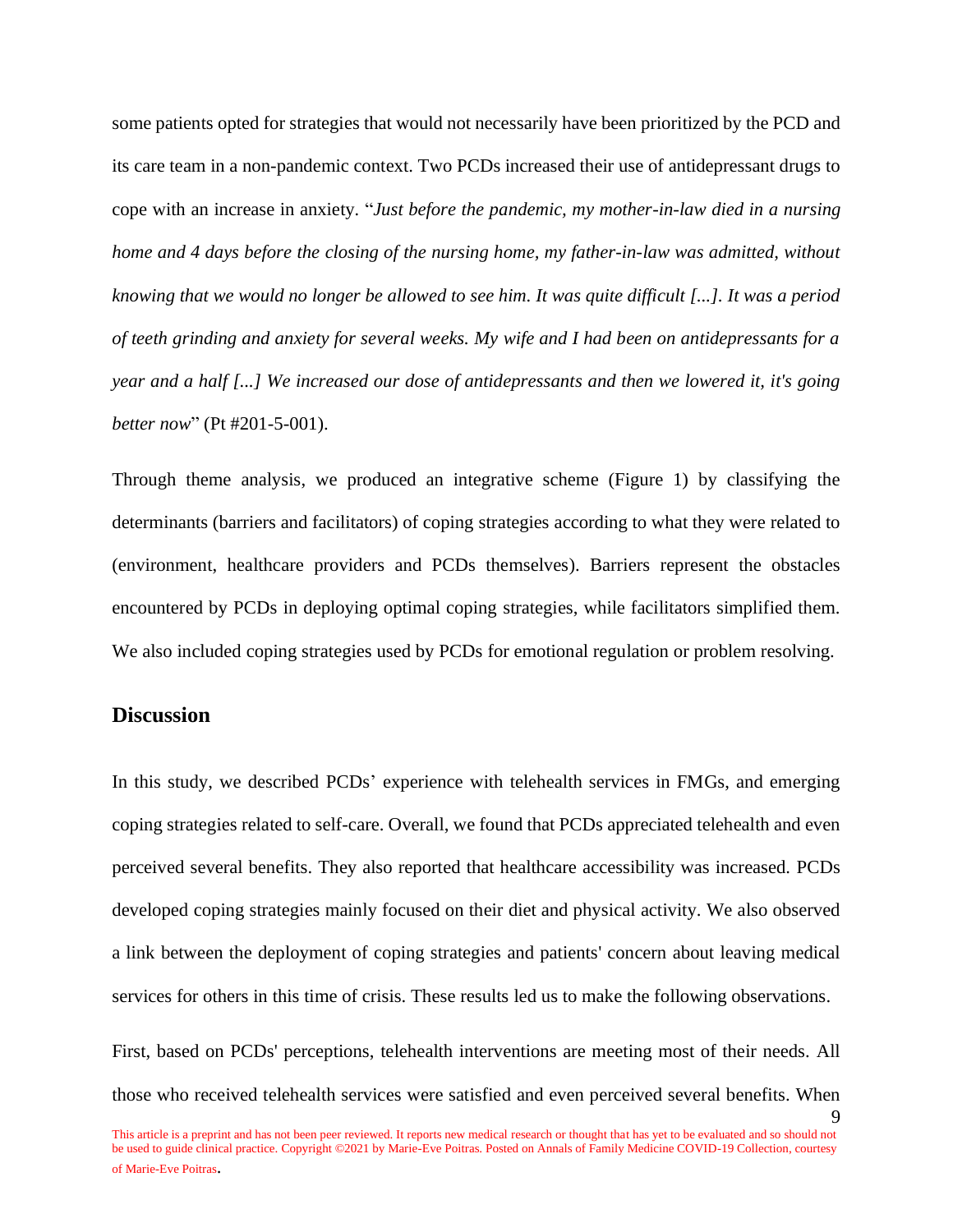referring to their satisfaction with telehealth, patients immediately mentioned accessibility and time saved. A recent systematic review by Flodgren and colleagues showed that patients using telemedicine were as satisfied or more satisfied than the ones receiving usual care.<sup>25</sup> The most frequently reported advantage was a decrease in waiting time, which is an indicator of patientreported experience measures (PREM)<sup>24</sup> and often used by patients to assess their satisfaction.<sup>27-</sup>  $29$  PCDs with low mobility also appreciated the ease of telehealth as reported by Turner and al. $28$ The only inconvenience raised by PCDs regarding telehealth was the difficulty in creating a trust relationship, especially with social workers and other professionals when meeting with them for the first time. This is consistent with the literature as telehealth may create a physical and emotional distance between the patient and the healthcare provider. <sup>27,28</sup> Telehealth can also reduce the quality of interpersonal relationships through poor communication or misinterpretation, making a psychosocial intervention more difficult as it requires a special decorum to establish a trusting relationship.<sup>31</sup> The therapeutic relationship is at the heart of the quality and effectiveness of services offered in mental healthcare.<sup>28</sup>

Second, our study indicated that PCDs perceived accessibility as improved during the COVID-19 pandemic compared to before. This improved accessibility illustrates that the FMGs properly adjusted their operations to respect government directives. It also indicates that PCDs were more able to use coping strategies and consulted the physician only when necessary, as many reported.<sup>5</sup> PCDs perceived this increased accessibility positively and it seemed to influence their satisfaction assessment regarding their care. This goes along with the fact that accessibility is also an indicator of PREM and is considered important for patients.  $24,27$  However, we cannot assess the quality of the services provided by the healthcare providers and their consistency with professional practice guidelines, such as patient-centered care and interdisciplinary collaboration. <sup>30</sup> Nonetheless, our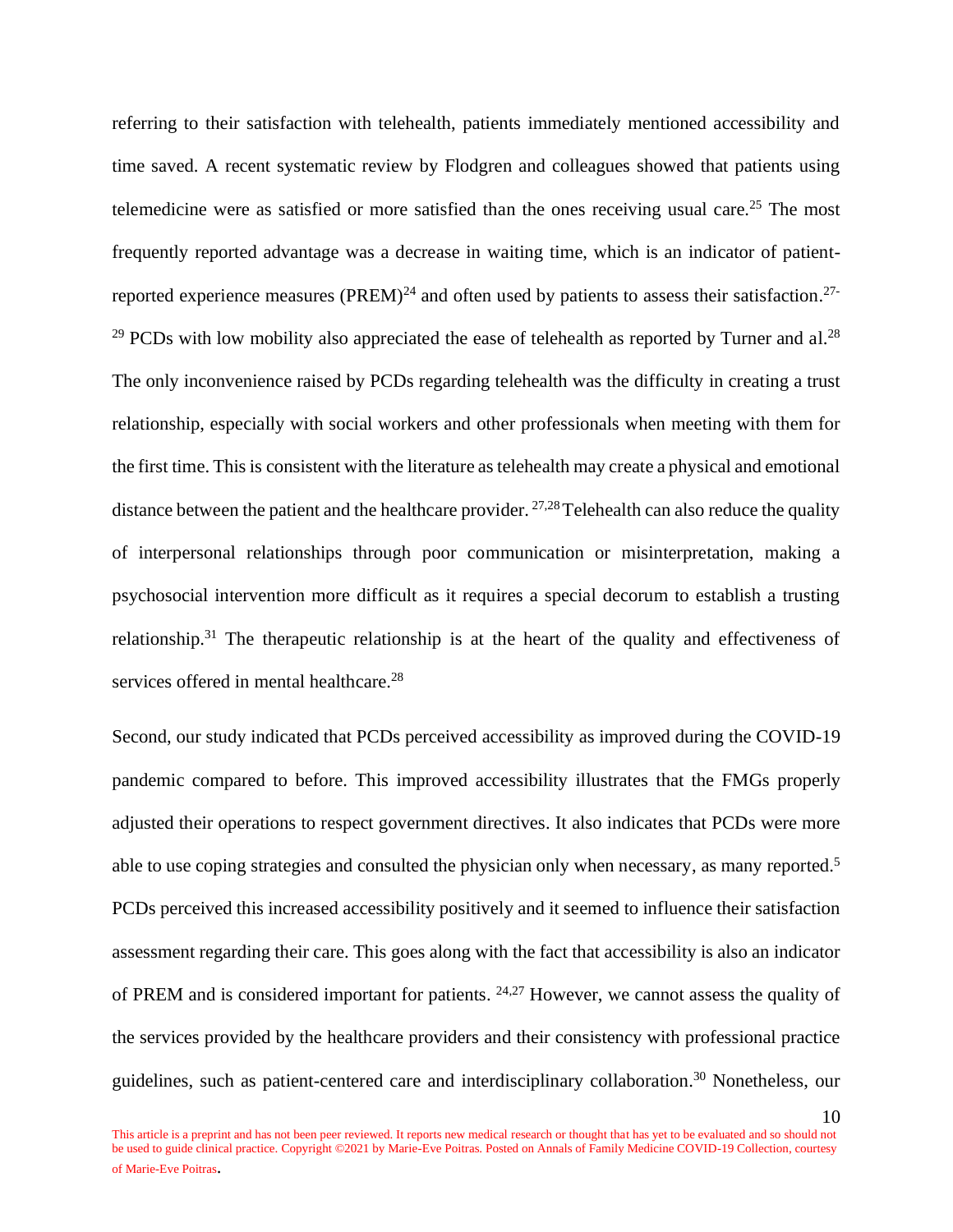study highlights that it was difficult for PCDs to describe the quality of the services received by healthcare providers since their main reference in regards to this was access. This is an important aspect to document in further studies as access and rapidity is not a guarantee for quality nor a confirmation that professional practices are embedded in best practice guidelines and scientific evidence. Healthcare in a pandemic context requires providers of primary healthcare to develop their practice in line with the best scientific evidence, including patient-centered care and interdisciplinary collaboration within a physical and social perspective.<sup>33</sup> From health professionnals' perspective, this decrease in the number of appointments, which is consistent with the literature during a pandemic period, 34-38 is preoccupying, as it may indicate a lack of timely and appropriate care for vulnerable people.<sup>37</sup> Even in a pandemic situation, patients' health and social needs remain and primary healthcare providers have to fulfill them. Even more so, knowing that the COVID-19 pandemic discouraged some patients from getting services, as they feared being infected with the virus, 34-38 and that health measures (lockdowns, quarantines) had an impact on mental and physical health. <sup>40-42</sup> It is clear that the pandemic increased the healthcare needs of patients which are not directly related to COVID-19 and this represents an important issue for maintening the social safety net and the adequate follow-up of patients.

Third, we observed that the coping strategies developed by the PCDs, during the first wave of the Covid-19 pandemic, were primarily aimed at maintaining their health status by adopting healthpromoting behaviours, as well as maintaining their social roles and responsibilities (work, family relations, social relations), i.e., their social participation.<sup>41</sup> Lazarus and Folkman<sup>12</sup> consider these outcomes to be coping strategies aimed at adherence, emotional well-being and functional status. The coping strategies mentioned by PCDs are similar to those reported by Sign et al. (2020), the main ones being social and family support and staying in touch with family and friends using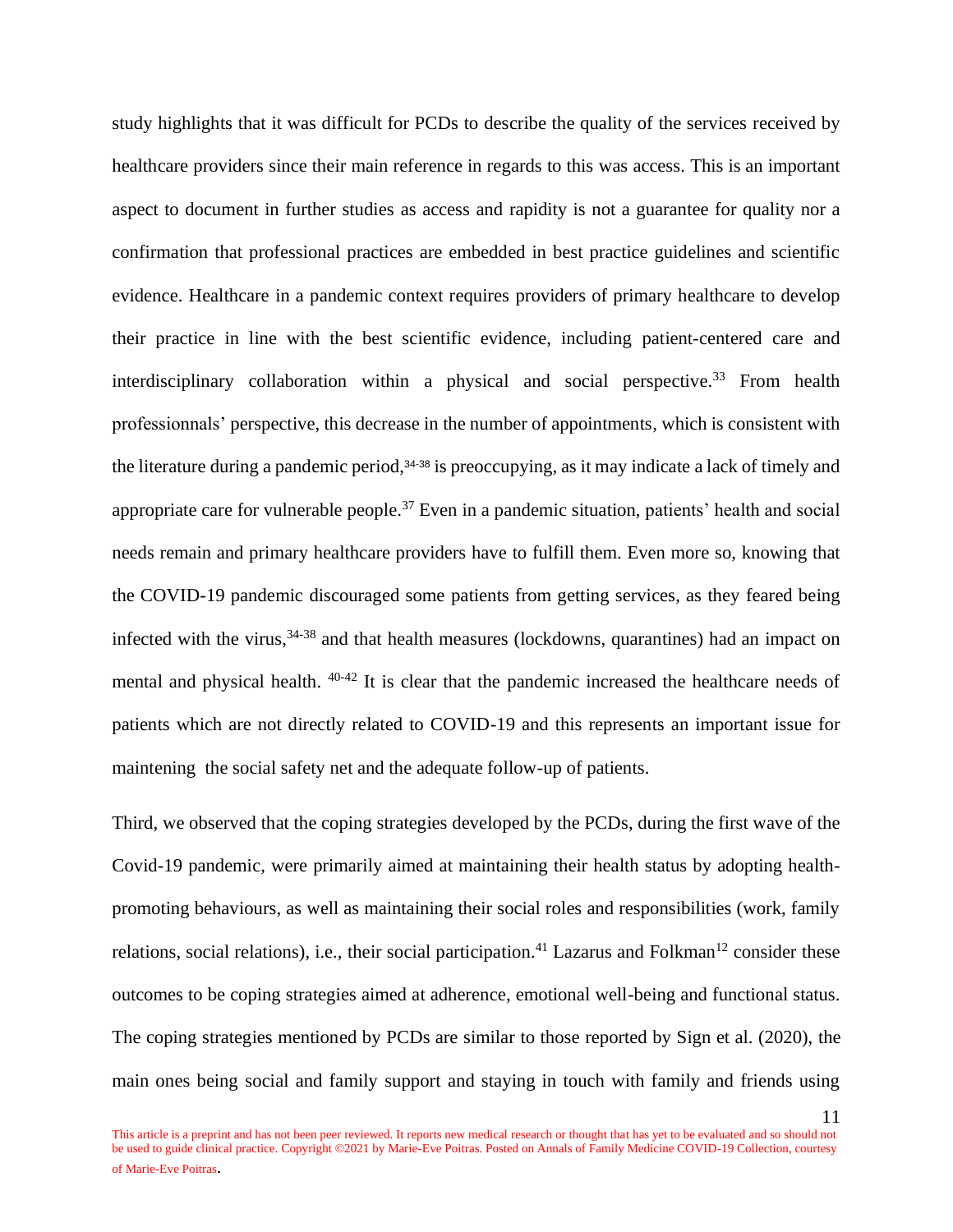different media.<sup>42</sup> Sign et al  $(2010)$  also reported that spirituality was an important coping mechanism, but this strategy was not raised by any of the participants in our study. <sup>42</sup>

In some cases, even though coping seemed to be a positive response, it may be inadequate. Indeed, without the expertise and support from healthcare providers during the pandemic, coping can also be harmful, and patients can make choices or adopt habits that are detrimental to their long-term health.<sup>33,60-63</sup> With good reason, they were not prepared to deal with their condition and health issues, on their own.<sup>47</sup> This highlights the need for healthcare providers, especially those in primary care, to be present for patients, especially when certain services are absent. One study showed that patients, for whom a cardiac rehabilitation program was unavailable, tended to develop self-care strategies to adapt their behaviour instead of going through a rehabilitation program with their healthcare provider . This decreases their quality of life while increasing their risk of suffering from a second (or third) cardiac event.<sup>65</sup> This issue demonstrates that coping, without guidance from healthcare providers is not always positive for patients. For PCDs, interprofessional teams could have a positive impact on patient-related outcomes. <sup>47</sup> This is even more important during a pandemic episode when it is expected to decrease the population's health.<sup>43,65,66</sup> Therefore, during data collection, 57% reported receiving services from the physician only while being followed by an interdisciplinary team prior to the pandemic.

This study presents several strengths, such a highly competent patient-oriented research team and expertise in primary care. . As the PCDs were involved in another project with the research team and had established a trust relationship, this facilitated the carrying out of the in-depth interviews. Co-coding and rigorous analysis of the data with the Lazarus model led us to make links between existing evidence-based research and our field data. The involvement of patient partners in the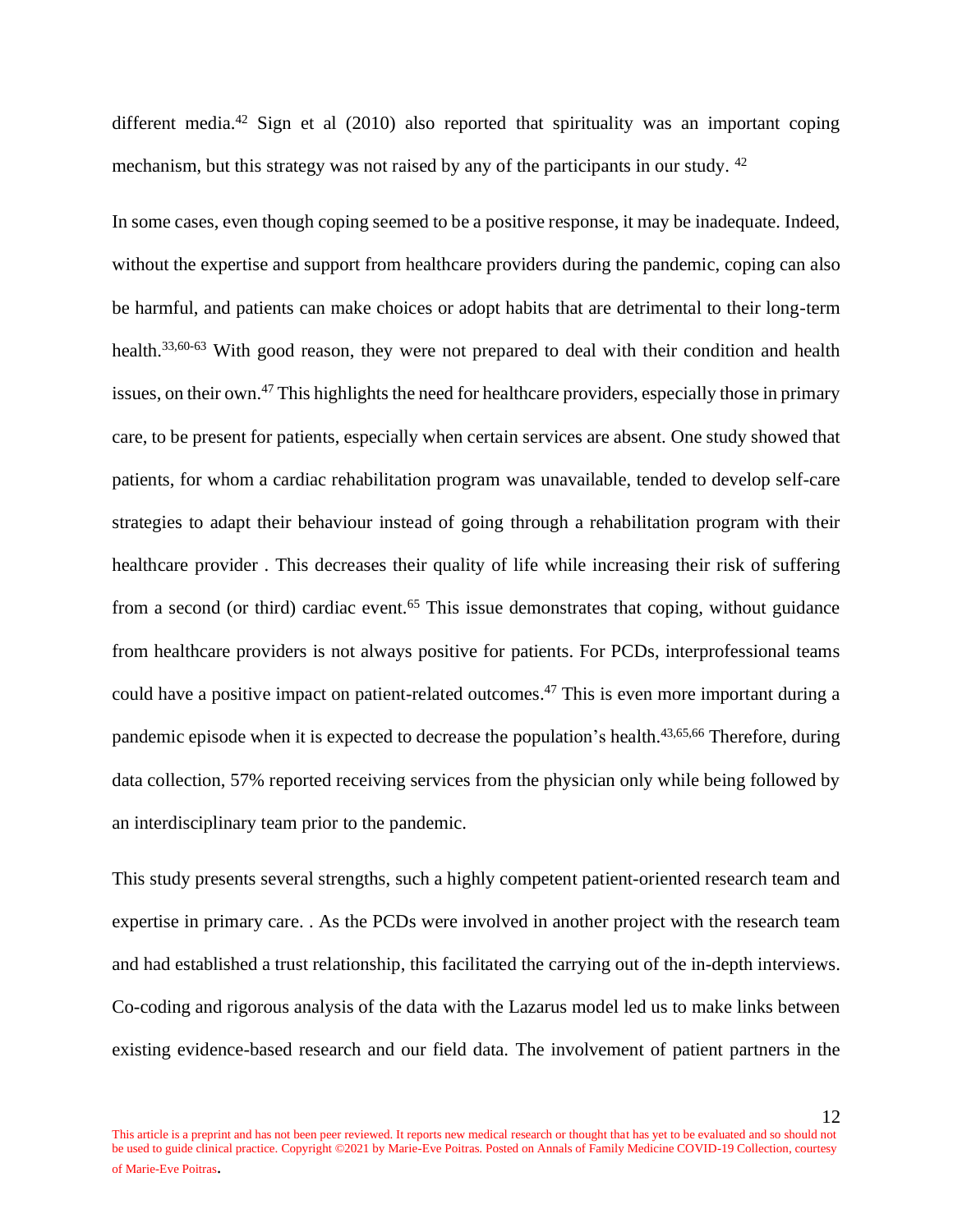collection and analysis of the data indicates potential for transferability of the results to other patient populations.

This article also presents some limits that should be discussed. Since physicians referred certain PCDs, it is possible that some of them only referred PCDs with whom they had a positive relationship. This can partly explain PCDs' high level of satisfaction and the authors wanted to highlight this point. In addition, coping strategies used by the patients were not differentiated according to their health condition. It would have been interesting to analyze the strategies used by patients with mental health problems, compared to those with physical problems or both.

This study highlights important findings and issues that primary care providers need to consider. Telehealth interventions are viewed positively by primary care patients in terms of accessibility. This is an important part of the patient care experience and this can have a positive impact on health.Decision makers of primary care services need to consider strategies to support the continuation of this practice in a post-pandemic environment. However, these strategies must be appropriate for the needs of patients and support interprofessional management as recommended for primary care.

Regarding the needs of patients during the pandemic and in relation to changes in primary care consultation modality, further studies should be conducted in order to fully understand whether the coping strategies used by patients are related to emotional regulation or problem solving. For example, future research could find a way to maintain PCDs' motivation to put forward coping strategies as a first resort, rather than automatically making an appointment for in-person consultation at the clinic. This could contribute to relieving healthcare services congestion in order to improve access to primary care.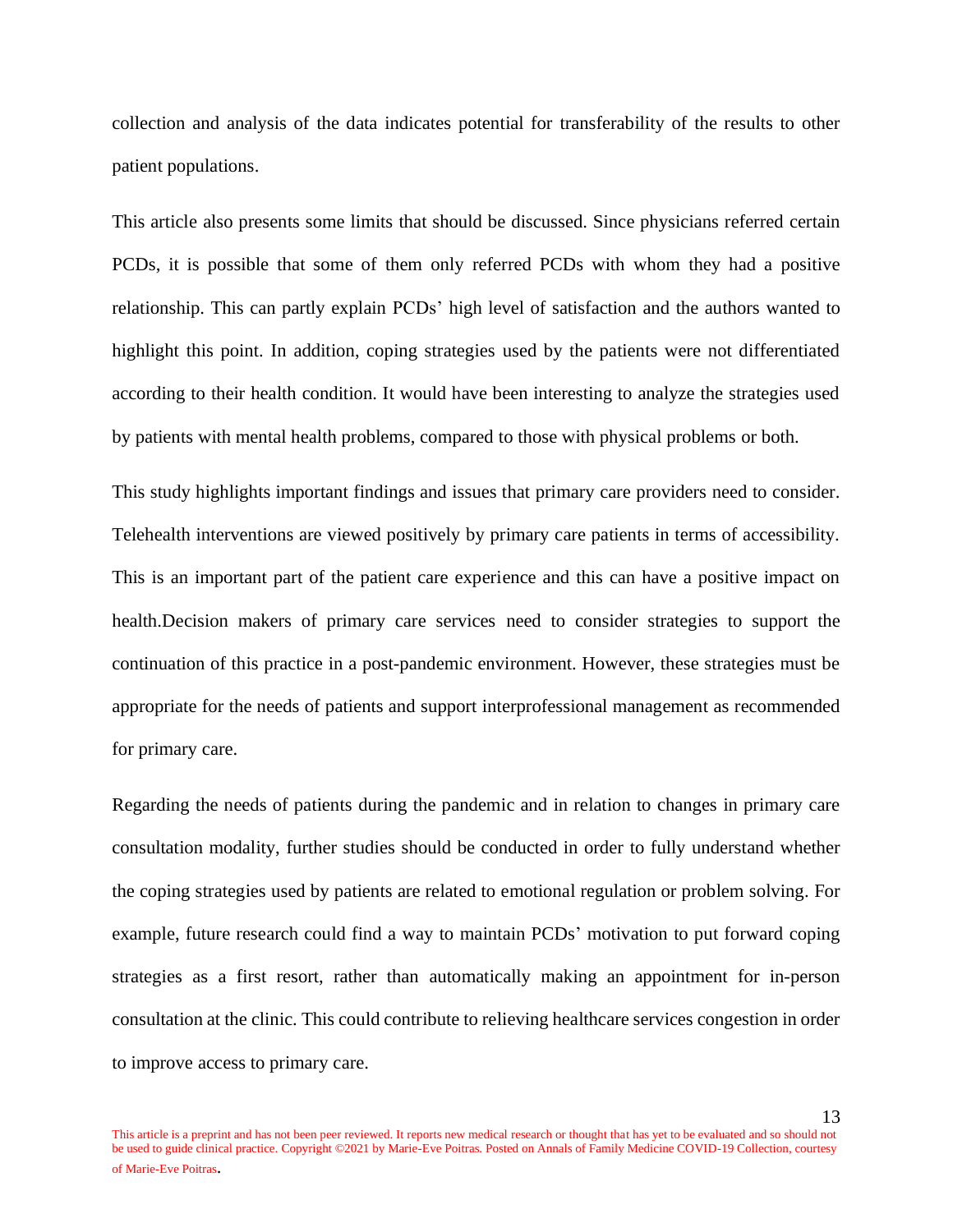## **Acknowledgments**

The authors would like to thank all the F2PL participants for their valuable contribution to this research. Marie-Eve Poitras (junior) received a Research Scholar from the Fond de la recherche du Québec en santé (FRQS) and holds an academic chair of the Université de Sherbrooke on Optimal Professional Practice in Primary Care.

### **Conflict of interest statement**

The authors declare having no potential conflicts of interest with respect to the research, authorship and/or publication of this article. Also, no financial interest or benefit arisen from the direct application of this study. This work was supported by the Fonds de Recherche du Québec en Santé under Grant number PCIBL-2.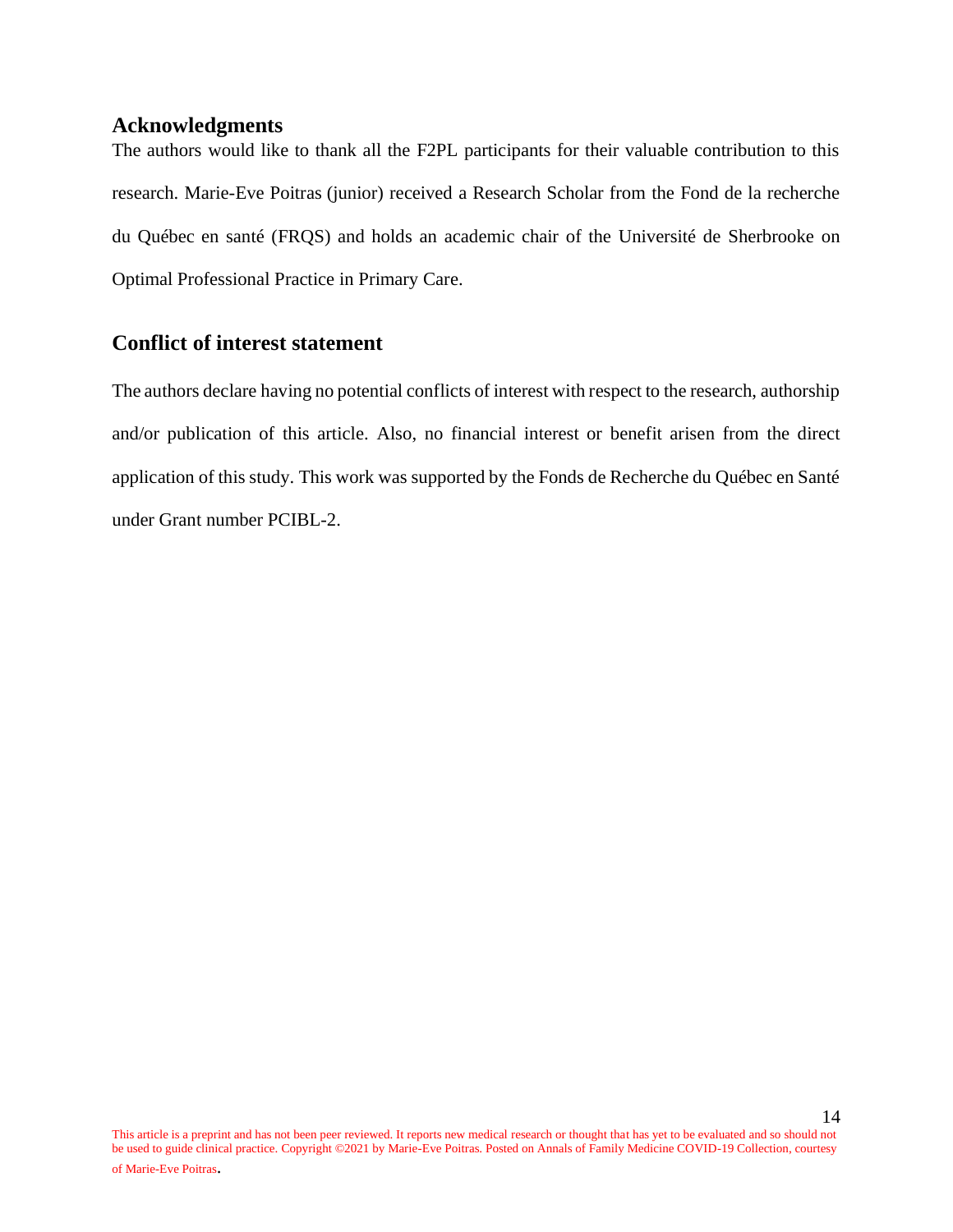# **References**

- 1. Ministère de la santé et des services sociaux du Québec. Plan provincial de reprise des activités cliniques secteur première ligne médicale. 2020; [https://msss.gouv.qc.ca/professionnels/documents/coronavirus-2019](https://msss.gouv.qc.ca/professionnels/documents/coronavirus-2019-ncov/plan_provincial_de_reprise_des_activites_cliniques-Secteur_premiere_ligne_medicale.pdf) [ncov/plan\\_provincial\\_de\\_reprise\\_des\\_activites\\_cliniques-](https://msss.gouv.qc.ca/professionnels/documents/coronavirus-2019-ncov/plan_provincial_de_reprise_des_activites_cliniques-Secteur_premiere_ligne_medicale.pdf)[Secteur\\_premiere\\_ligne\\_medicale.pdf.](https://msss.gouv.qc.ca/professionnels/documents/coronavirus-2019-ncov/plan_provincial_de_reprise_des_activites_cliniques-Secteur_premiere_ligne_medicale.pdf) Accessed 21 september, 2020.
- 2. Wordometers.info. COVID-19 coronavirus pandemic. 2020; [https://www.worldometers.info/coronavirus/#countries.](https://www.worldometers.info/coronavirus/#countries) Accessed 24 septembre, 2020.
- 3. Canada Go. Public services and procurement Canada. *Supplying Canada's response to COVID-19* 2020; [https://www.tpsgc-pwgsc.gc.ca/comm/aic-scr/provisions-supplies](https://www.tpsgc-pwgsc.gc.ca/comm/aic-scr/provisions-supplies-eng.html)[eng.html.](https://www.tpsgc-pwgsc.gc.ca/comm/aic-scr/provisions-supplies-eng.html) Accessed 23 September, 2020.
- 4. Institut national de santé publique du Québec. COVID-19 Cliniques médicales/cliniques externes/cliniques COVID-19/GMF. Gouvernement du Québec; 2020.
- 5. Ministère de la santé et des services sociaux du Québec. Directives cliniques aux professionnels et au réseau pour la COVID-19. 2020; [https://msss.gouv.qc.ca/professionnels/covid-19/directives-cliniques-aux-professionnels](https://msss.gouv.qc.ca/professionnels/covid-19/directives-cliniques-aux-professionnels-et-au-reseau/cliniques-de-premiere-ligne/)[et-au-reseau/cliniques-de-premiere-ligne/.](https://msss.gouv.qc.ca/professionnels/covid-19/directives-cliniques-aux-professionnels-et-au-reseau/cliniques-de-premiere-ligne/) Accessed 5 avril 2020, 2020.
- 6. Bodenheimer T, Lorig K, Holman H, Grumbach K. Patient self-management of chronic disease in primary care. *Jama.* 2002;288(19):2469-2475.
- 7. Moullec G, Lavoie K, Sultan S. II. Vulnérabilité affective et santé. *Psychologie de la santé*. Paris cedex 14: Presses Universitaires de France; 2012:111-130.
- 8. Miller AC, Arquilla B. Chronic diseases and natural hazards: impact of disasters on diabetic, renal, and cardiac patients. *Prehosp Disaster Med.* 2008;23(2):185-194.
- 9. Ministère de la santé et des services sociaux du Québec. Stress, anxiété et déprime associés à la maladie à coronavirus COVID-19. 2020; [https://www.quebec.ca/sante/problemes-de-sante/a-z/coronavirus-2019/stress-anxiete-et](https://www.quebec.ca/sante/problemes-de-sante/a-z/coronavirus-2019/stress-anxiete-et-deprime-associes-a-la-maladie-a-coronavirus-covid-19/)[deprime-associes-a-la-maladie-a-coronavirus-covid-19/.](https://www.quebec.ca/sante/problemes-de-sante/a-z/coronavirus-2019/stress-anxiete-et-deprime-associes-a-la-maladie-a-coronavirus-covid-19/) Accessed 4 avril 2020, 2020.
- 10. Yao H, Chen JH, Xu YF. Patients with mental health disorders in the COVID-19 epidemic. *Lancet Psychiatry.* 2020;7(4):e21.
- 11. and SF, Moskowitz JT. Coping: Pitfalls and Promise. *Annual Review of Psychology.*  2004;55(1):745-774.
- 12. Lazarus Richard S, Folkman Susan. Transactional theory and research on emotions and coping. *European Journal of Personality.* 1987;1(3, Spec Issue):141-169.
- 13. Mak WW, Law RW, Woo J, Cheung FM, Lee D. Social support and psychological adjustment to SARS: the mediating role of self-care self-efficacy. *Psychol Health.*  2009;24(2):161-174.
- 14. Ryan B, Franklin RC, Burkle FM, Jr., et al. Identifying and Describing the Impact of Cyclone, Storm and Flood Related Disasters on Treatment Management, Care and Exacerbations of Non-communicable Diseases and the Implications for Public Health. *PLoS Curr.* 2015;7.
- 15. Ordre des infimières et infirmiers du Québec. La COVID-19 : directives pour la pratique à distance à l'intention des infirmières et IPS. 2020; [https://www.oiiq.org/la-covid-19](https://www.oiiq.org/la-covid-19-directives-pour-la-pratique-a-distance-a-l-intention-des-infirmieres-et-ips) [directives-pour-la-pratique-a-distance-a-l-intention-des-infirmieres-et-ips.](https://www.oiiq.org/la-covid-19-directives-pour-la-pratique-a-distance-a-l-intention-des-infirmieres-et-ips) Accessed 5 avril 2020, 2020.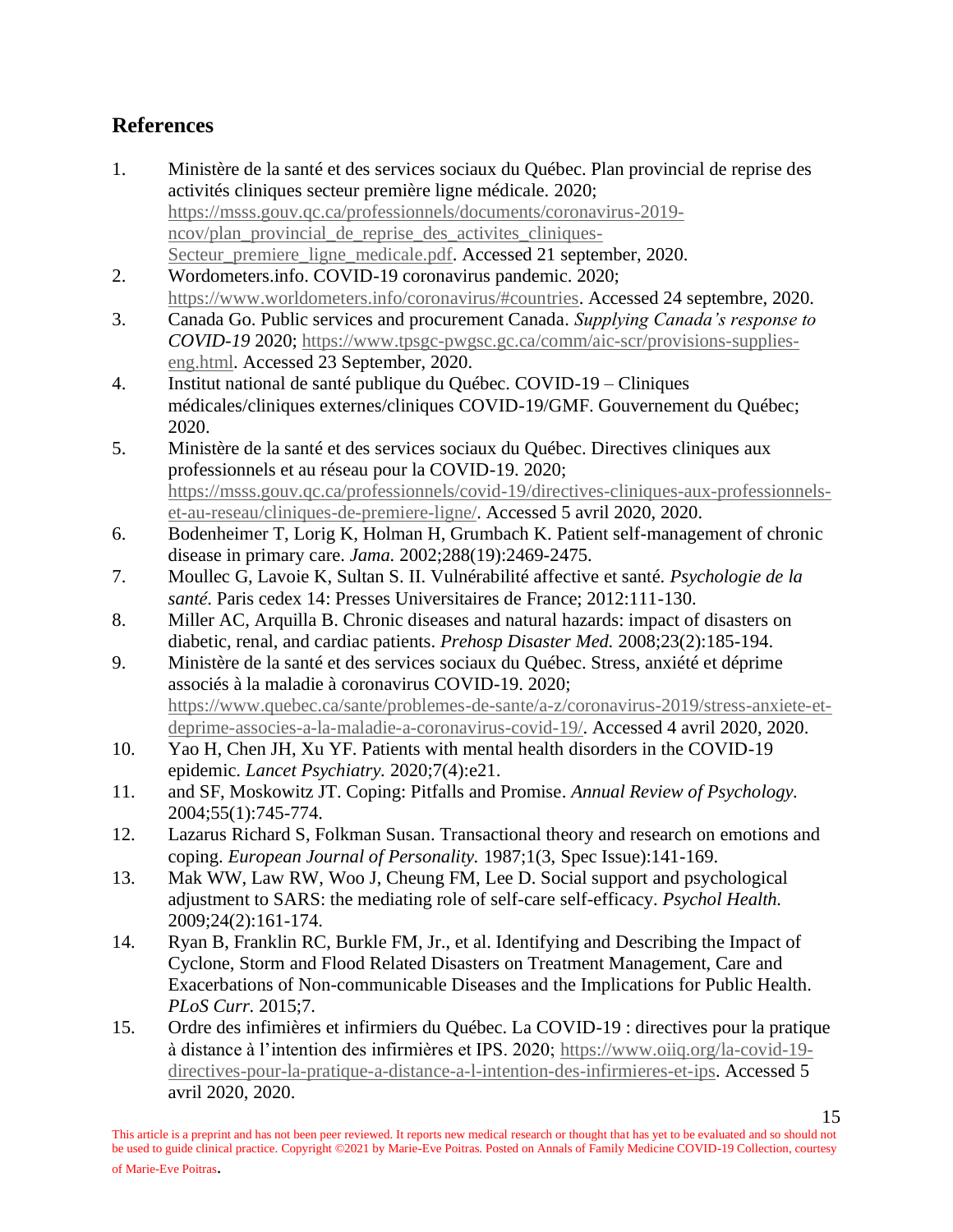- 16. Hart J. Stress Management and Chronic Disease. *Alternative and Complementary Therapies.* 2009;15(3):109-112.
- 17. B Miles M. *Qualitative Data Analysis: A Methods Sourcebook.* 3rd ed: SAGE Publications Inc; 2013.
- 18. Guest G, Namey EE, ML M. Collecting Qualitative Data: A Field Manual for Applied Research. 55 City Road, London2013: [https://methods.sagepub.com/book/collecting](https://methods.sagepub.com/book/collecting-qualitative-data)[qualitative-data.](https://methods.sagepub.com/book/collecting-qualitative-data) Accessed 2020/04/22.
- 19. Miles MB, Huberman A. Michael. *Qualitative data analysis: An expanded sourcebook, 2nd ed.* Thousand Oaks, CA, US: Sage Publications, Inc; 1994.
- 20. Collective infections of coronavirus among 50 patients and 30 health workers in one psychiatric hospital in Wuhan. *China Newsweek*2020.
- 21. Given LM. *Concept mapping.* Thousand Oaks, CA: SAGE Publications, Inc; 2008.
- 22. Poitras M-E MS, Couturier Y, Gagnon D, Duhoux A, Gaboury I, Doucet E, T Vaillancourt V, Ben, Charif A R-RA, Gauthier G, Poirier M-D, Lukewich J, Careau E, Ashcroft R, Delli Colli N,, C. H. Evaluation of a train-the-trainer strategy to support the sustainability practice guidelines in primary care. North American Primary Care Research Group; 2019; Toronto, Canada,.
- 23. Flodgren G, Rachas A, Farmer AJ, Inzitari M, Shepperd S. Interactive telemedicine: effects on professional practice and health care outcomes. *The Cochrane database of systematic reviews.* 2015;2015(9):Cd002098.
- 24. Organisation for Economic Co-operation and Development (OECD). *Patient-reported indicators for assessing health system performance.* 2019.
- 25. Bleustein C, Rothschild DB, Valen A, Valatis E, Schweitzer L, Jones R. Wait times, patient satisfaction scores, and the perception of care. *The American journal of managed care.* 2014;20(5):393-400.
- 26. Camacho F, Anderson R, Safrit A, Jones AS, Hoffmann P. The relationship between patient's perceived waiting time and office-based practice satisfaction. *North Carolina medical journal.* 2006;67(6):409-413.
- 27. Kruse CS, Krowski N, Rodriguez B, Tran L, Vela J, Brooks M. Telehealth and patient satisfaction: a systematic review and narrative analysis. *BMJ Open.* 2017;7(8):e016242.
- 28. Turner J, Brown JC, Carpenter DT. Telephone-based CBT and the therapeutic relationship: The views and experiences of IAPT practitioners in a low-intensity service. *Journal of psychiatric and mental health nursing.* 2018;25(5-6):285-296.
- 29. Gogia SB, Maeder A, Mars M, Hartvigsen G, Basu A, Abbott P. Unintended Consequences of Tele Health and their Possible Solutions. Contribution of the IMIA Working Group on Telehealth. *Yearbook of medical informatics.* 2016(1):41-46.
- 30. Virtual Mentor. Telemedicine's Potential Ethical Pitfalls. *AMA Journal of Ethics.*  014;16(12):1014-1017.
- 31. Banerjee M, Chakraborty S, Pal R. Diabetes self-management amid COVID-19 pandemic. *Diabetes & metabolic syndrome.* 2020;14(4):351-354.
- 32. Brooks L, C B. Alarm sounded over rise in non-coronavirus deaths in Scotland. *The Guardian.* 8 avril 2020, 2020.
- 33. Mathiot C. Covid-19 : y a-t-il une surmortalité en France par rapport aux dernières années ? *Libération.* 2 avril 2020, 2020.
- 34. Hill B. People are dying of illnesses other than COVID-19 because they wait too long to seek help. *Global News.* 16 avril 2020, 2020.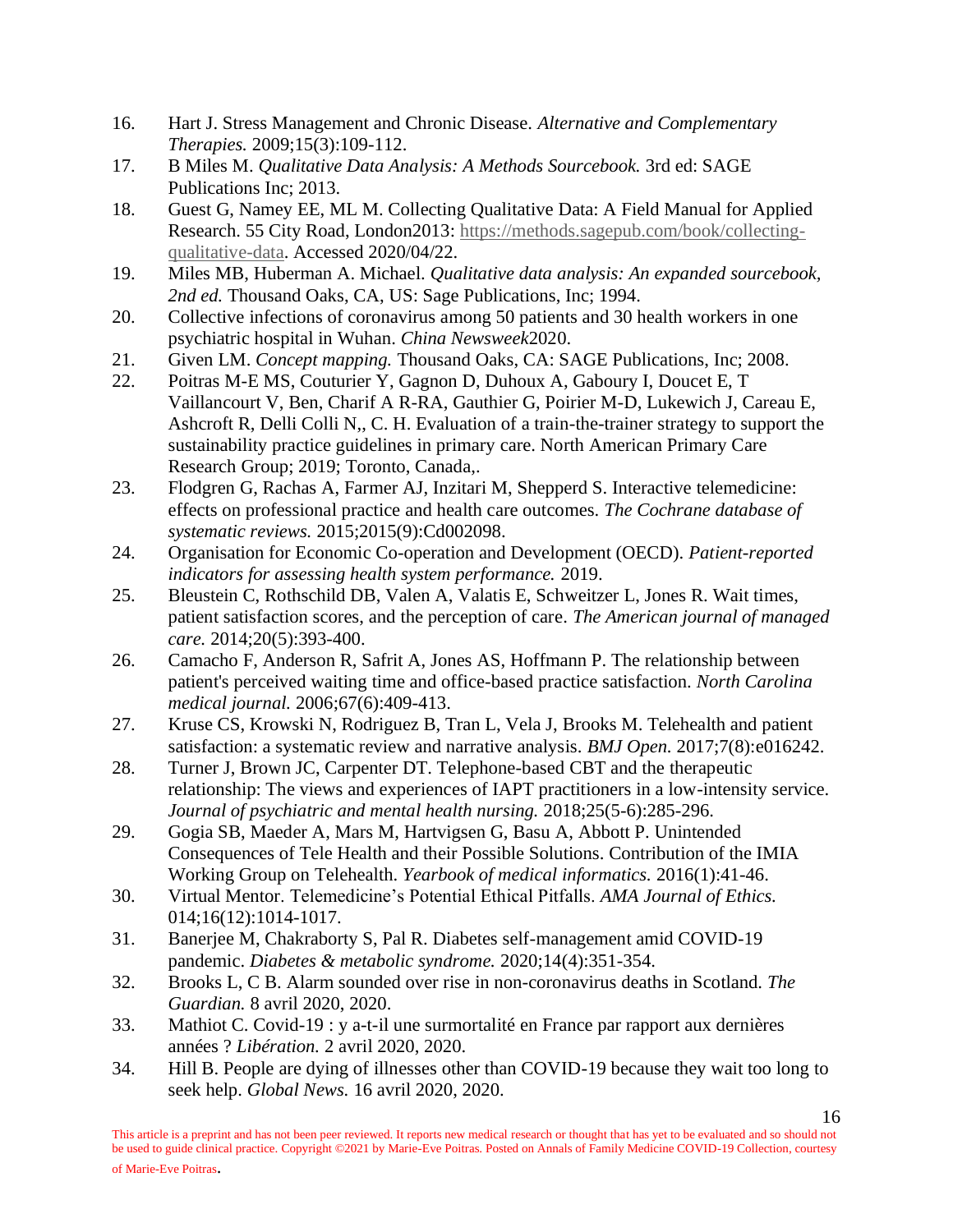- 35. Warnica R. Fear of COVID-19 believed to be behind plummeting number of noncoronavirus ER visits across Canada. *National Post.* 17 avril 2020, 2020.
- 36. Malone KG. COVID-19: il y aura des dommages collatéraux pour le système de santé. *La Presse.* 18 avril 2020, 2020.
- 37. Rosenbaum L. The Untold Toll The Pandemic's Effects on Patients without Covid-19. *New England Journal of Medicine.* 2020;382(24):2368-2371.
- 38. Brooks SK, Webster RK, Smith LE, et al. The psychological impact of quarantine and how to reduce it: rapid review of the evidence. *Lancet (London, England).*  2020;395(10227):912-920.
- 39. Haesebaert F, Haesebaert J, Zante E, Franck N. Who maintains good mental health in a locked-down country? A French nationwide online survey of 11,391 participants. *Health & Place.* 2020;66:102440.
- 40. Goethals L, Barth N, Guyot J, Hupin D, Celarier T, Bongue B. Impact of Home Quarantine on Physical Activity Among Older Adults Living at Home During the COVID-19 Pandemic: Qualitative Interview Study. *JMIR Aging.* 2020;3(1):e19007.
- 41. handicap Rislpdpd. *Classification internatinal Modèle de développement humain – Processus de production du handicap.* 2018.
- 42. Singh N, Kumar S, Rathore P, et al. Concerns and coping strategies of persons under institutional quarantine during SARS-CoV-2 pandemic. *Indian Journal of Palliative Care.* 2020;26(5):99-105.
- 43. Chodkiewicz J, Talarowska M, Miniszewska J, Nawrocka N, Bilinski P. Alcohol Consumption Reported during the COVID-19 Pandemic: The Initial Stage. *Int J Environ Res Public Health.* 2020;17(13).
- 44. Marazziti D, Pozza A, Di Giuseppe M, Conversano C. The psychosocial impact of COVID-19 pandemic in Italy: A lesson for mental health prevention in the first severely hit European country. *Psychological Trauma: Theory, Research, Practice, and Policy.*  2020;12(5):531-533.
- 45. Ho CS, Chee CY, Ho RC. Mental Health Strategies to Combat the Psychological Impact of COVID-19 Beyond Paranoia and Panic. *Annals of the Academy of Medicine, Singapore.* 2020;49(3):155-160.
- 46. Leonardi M, Horne AW, Vincent K, et al. Self-management strategies to consider to combat endometriosis symptoms during the COVID-19 pandemic. *Human Reproduction Open.* 2020;2020(2).
- 47. Santos CF. Reflections about the impact of the SARS-COV-2/COVID-19 pandemic on mental health. *Revista brasileira de psiquiatria (Sao Paulo, Brazil : 1999).*  2020;42(3):329.
- 48. Québec Indspd. COVID-19 et les effets du contexte de la pandémie su rla snét mentale et mesures à mettre en place pour contrer ces effets. Québec, QC: INESSS; 2020:22.
- 49. Education NCfIPa. COVID-19 response and resources. 2020; [https://nexusipe.org/covid-](https://nexusipe.org/covid-19)[19.](https://nexusipe.org/covid-19) Accessed 28 Septeber, 2020.
- 50. Natale JE, Boehmer J, Blumberg DA, et al. Interprofessional/interdisciplinary teamwork during the early COVID-19 pandemic: experience from a children's hospital within an academic health center. *J Interprof Care.* 2020:1-5.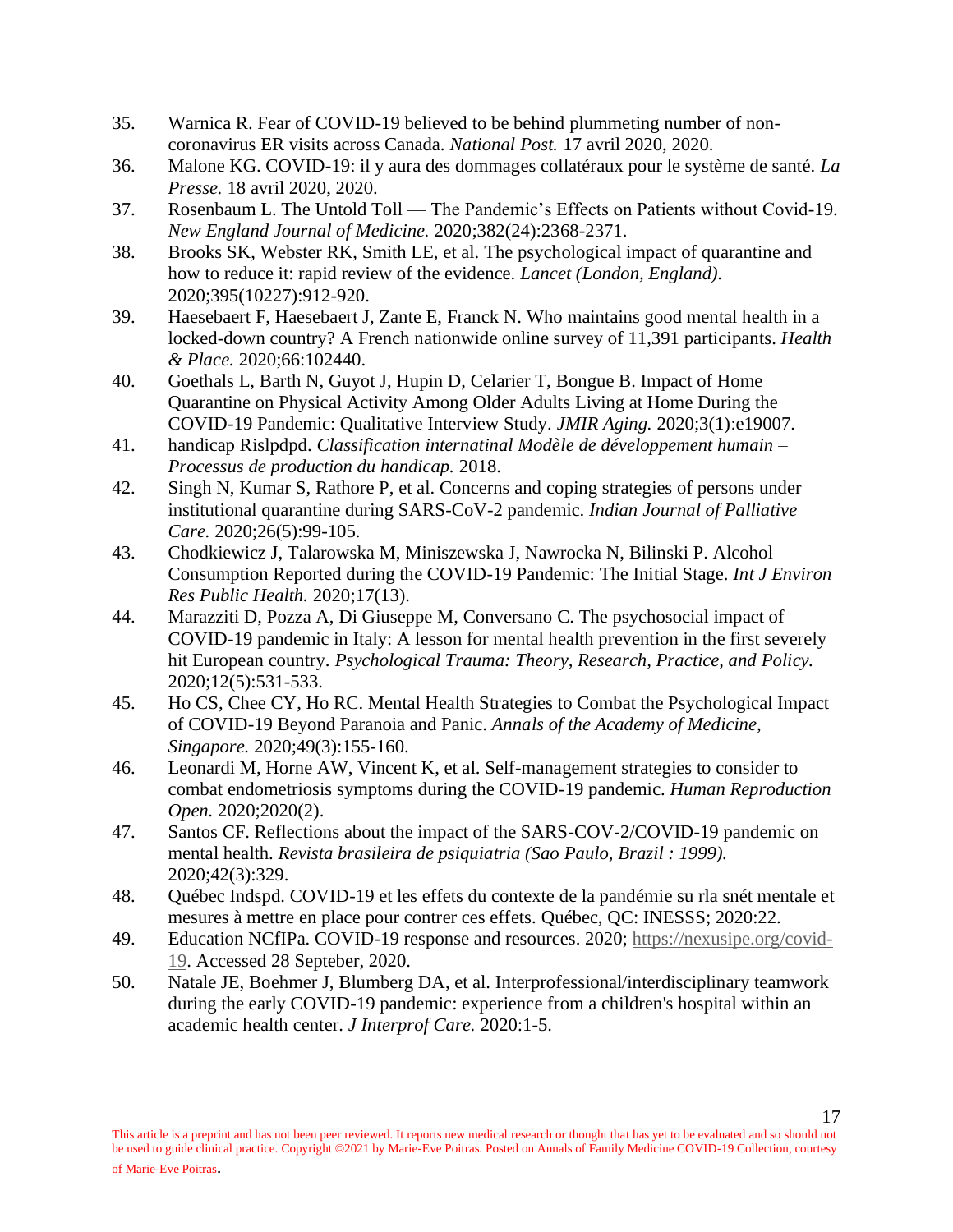This article is a preprint and has not been peer reviewed. It reports new medical research or thought that has yet to be evaluated and so should not be used to guide clinical practice. Copyright ©2021 by Marie-Eve Poitras. Posted on Annals of Family Medicine COVID-19 Collection, courtesy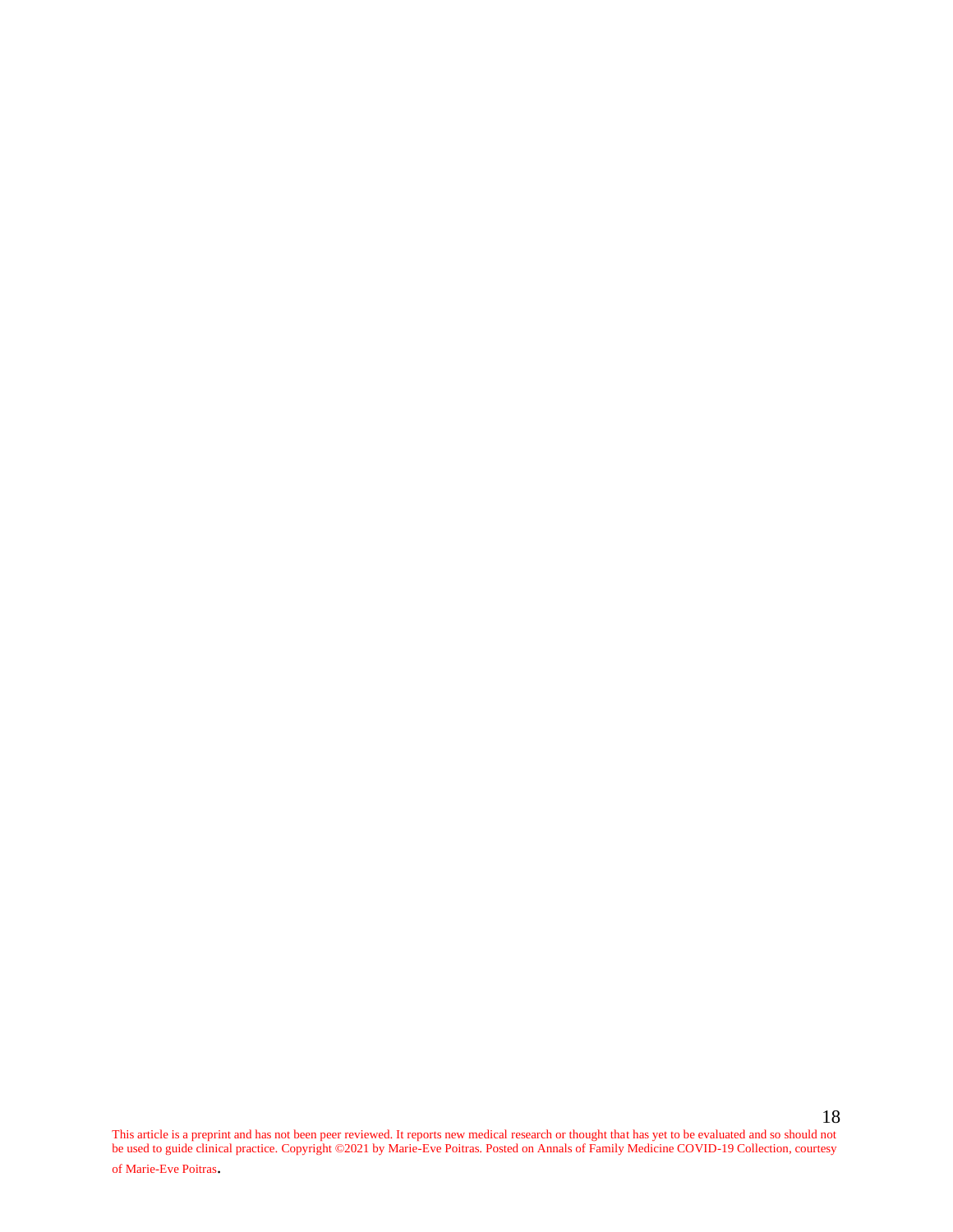| Characteristic                            | Patients (N=40)  |
|-------------------------------------------|------------------|
|                                           | $\mathbf{n}(\%)$ |
| <b>Sex</b>                                |                  |
| Male                                      | 17(42.5)         |
| Female                                    | 23(57.5)         |
| Age (mean= $60.5$ )                       |                  |
| $<$ 30                                    | 3(7.5)           |
| $31 - 40$                                 | 1(2.5)           |
| $41 - 50$                                 | 2(5)             |
| $51 - 65$                                 | 19 (47.5)        |
| $65+$                                     | 15(37.5)         |
| Marital status*                           |                  |
| Married/Common-law partner                | 33 (82.5)        |
| Single                                    | 2(5)             |
| Separated/Divorced                        | 4(10)            |
| <b>Highest level of education*</b>        |                  |
| Primary/High school                       | 12(30)           |
| Professional/College                      | 16(39)           |
| University                                | 11(27)           |
| <b>Employment status</b> <sup>†</sup>     |                  |
| Working                                   | 11(27.5)         |
| Work interruption                         | 5(12.5)          |
| Retired                                   | 18 (45)          |
| Other                                     | 2(5)             |
| Income $(\text{\$})^{\text{\#}}$          |                  |
| $[0 - 29999]$                             | 8 (20)           |
| $[30000 - 5999]$                          | 15(37.5)         |
| $[60 000 - 99 999]$                       | 7(17.5)          |
| $\geq$ 100 000                            | 5(12.5)          |
| <b>City</b>                               |                  |
| Metropole                                 | 9(22.5)          |
| Rural                                     | 15(37.5)         |
| Urban                                     | 16(40)           |
| Healthcare provider before COVID-19       |                  |
| Family physician                          | 10(25)           |
| Family physician and nurse                | 14 (35)          |
| Family physician and social worker        | 10(25)           |
| Family physician, nurse and social worker | 6(15)            |

**Table 1 Sociodemographic characteristics of the PCDs participating in the study**

This article is a preprint and has not been peer reviewed. It reports new medical research or thought that has yet to be evaluated and so should not be used to guide clinical practice. Copyright ©2021 by Marie-Eve Poitras. Posted on Annals of Family Medicine COVID-19 Collection, courtesy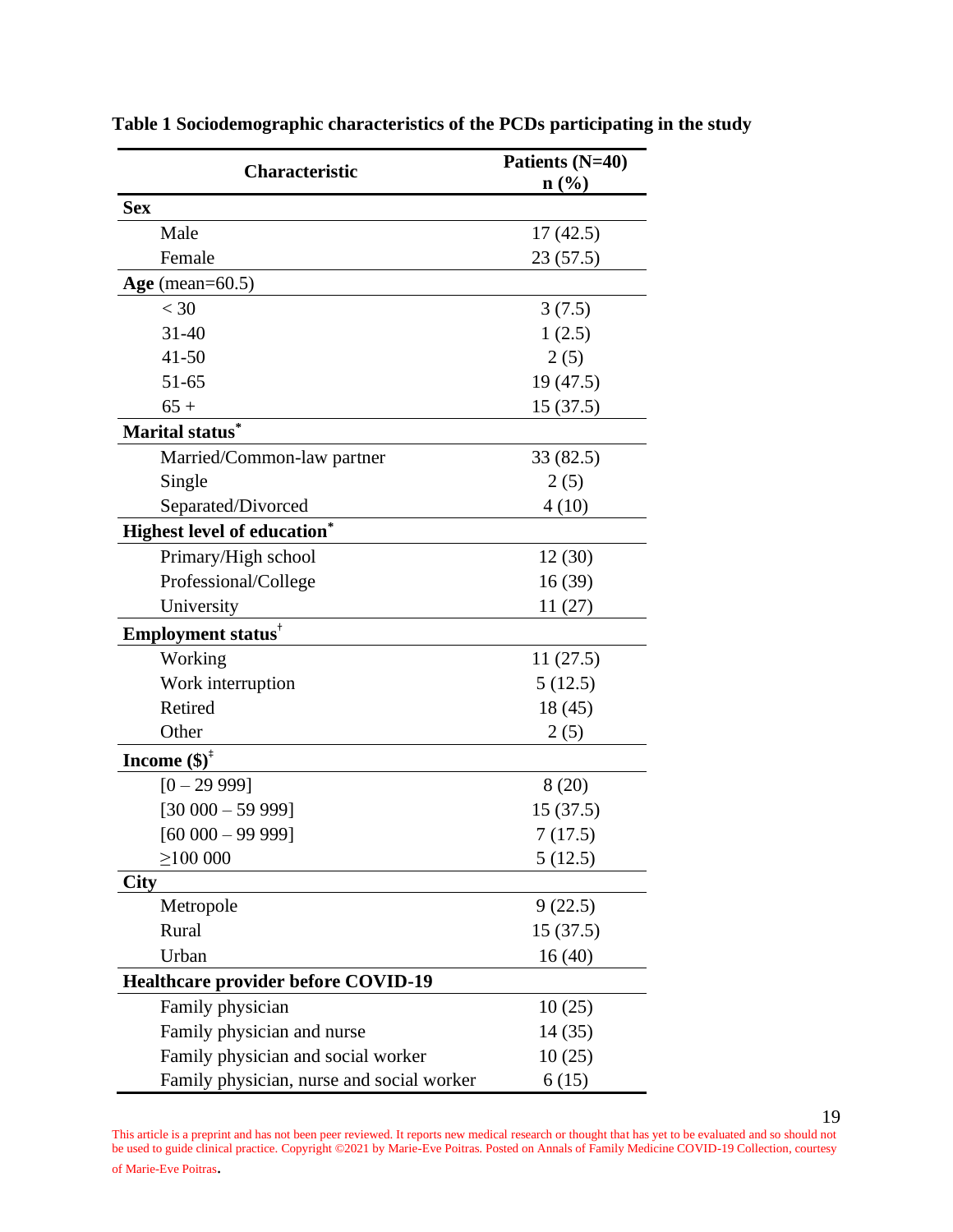\* Data is missing for 1 patient

† Data are missing for 4 patients

‡ Data are missing for 5 patients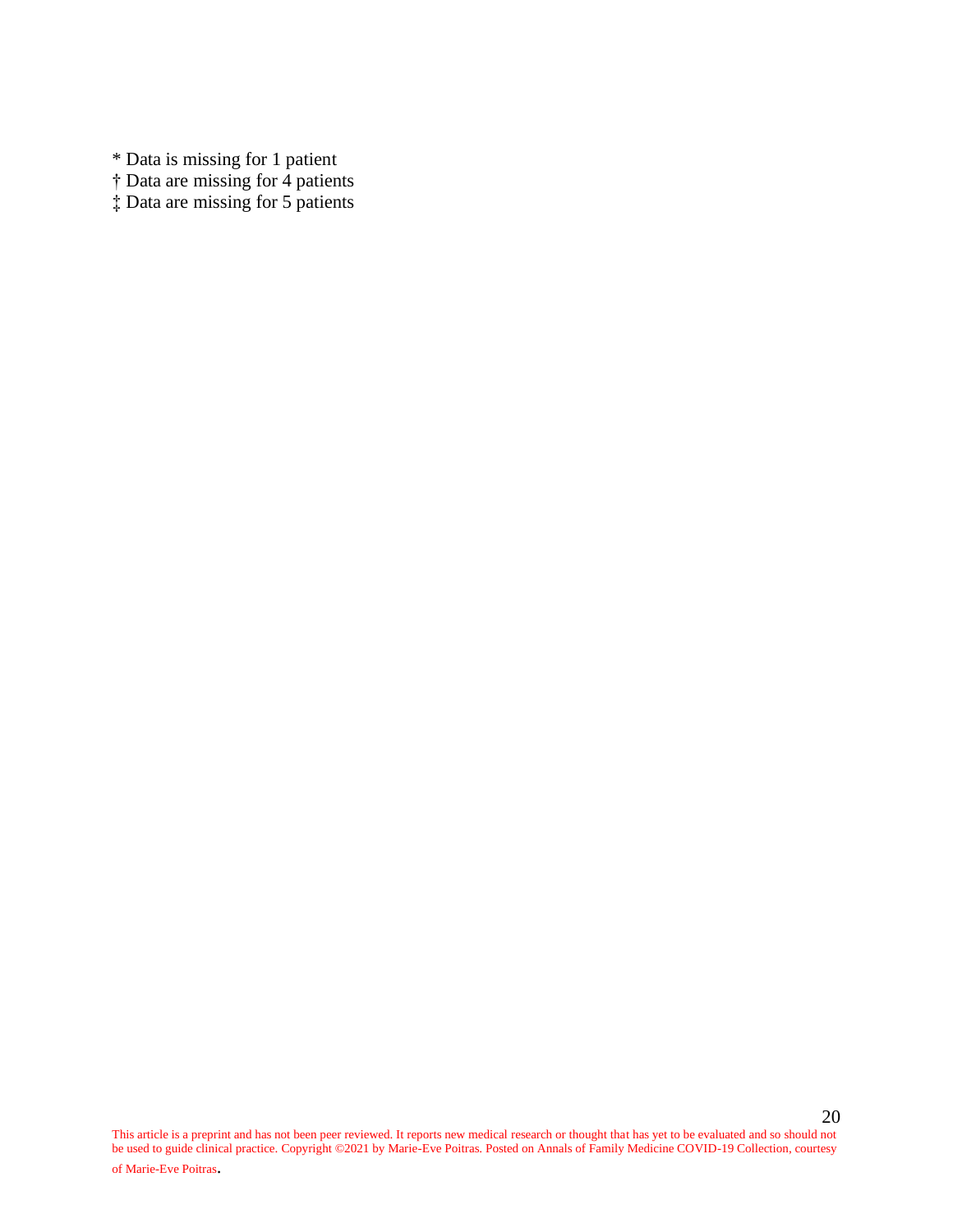| <b>Medical and psychosocial conditions</b> | Patients (N=40)<br>$\mathbf{n}(\%)$ |
|--------------------------------------------|-------------------------------------|
|                                            |                                     |
| <b>Diabetes</b>                            | 15(37.5)                            |
| Arterial hypertension                      | 11(27.5)                            |
| Personal difficulties                      | 7(17.5)                             |
| Difficulties in adapting to situations     | 6(15)                               |
| Mental health difficulties                 | 6(15)                               |
| Coronary artery disease (CAD)              | 5(12.5)                             |
| Cancer                                     | 4(10)                               |
| Asthma                                     | 3(7.5)                              |
| Relationship difficulties                  | 3(7.5)                              |
| Suicidal thoughts                          | 2(5)                                |
| <b>Bereavement</b>                         | 1(2.5)                              |
| Chronic obstructive pulmonary disease      | 1(2.5)                              |
| Heart failure                              | 1(2.5)                              |
| Neurodegenerative disease                  | 1(2.5)                              |
| Professional difficulties                  | 1(2.5)                              |
| Other                                      | 16(40)                              |
| <b>Number of conditions</b>                |                                     |
| 1                                          | 16(40)                              |
| $2 - 3$                                    | 18 (45)                             |
| $4 - 5 <$                                  | 6(15)                               |

**Table 2 Medical and psychosocial conditions of the PCDs participating in the study**

*\*not mutually exclusive*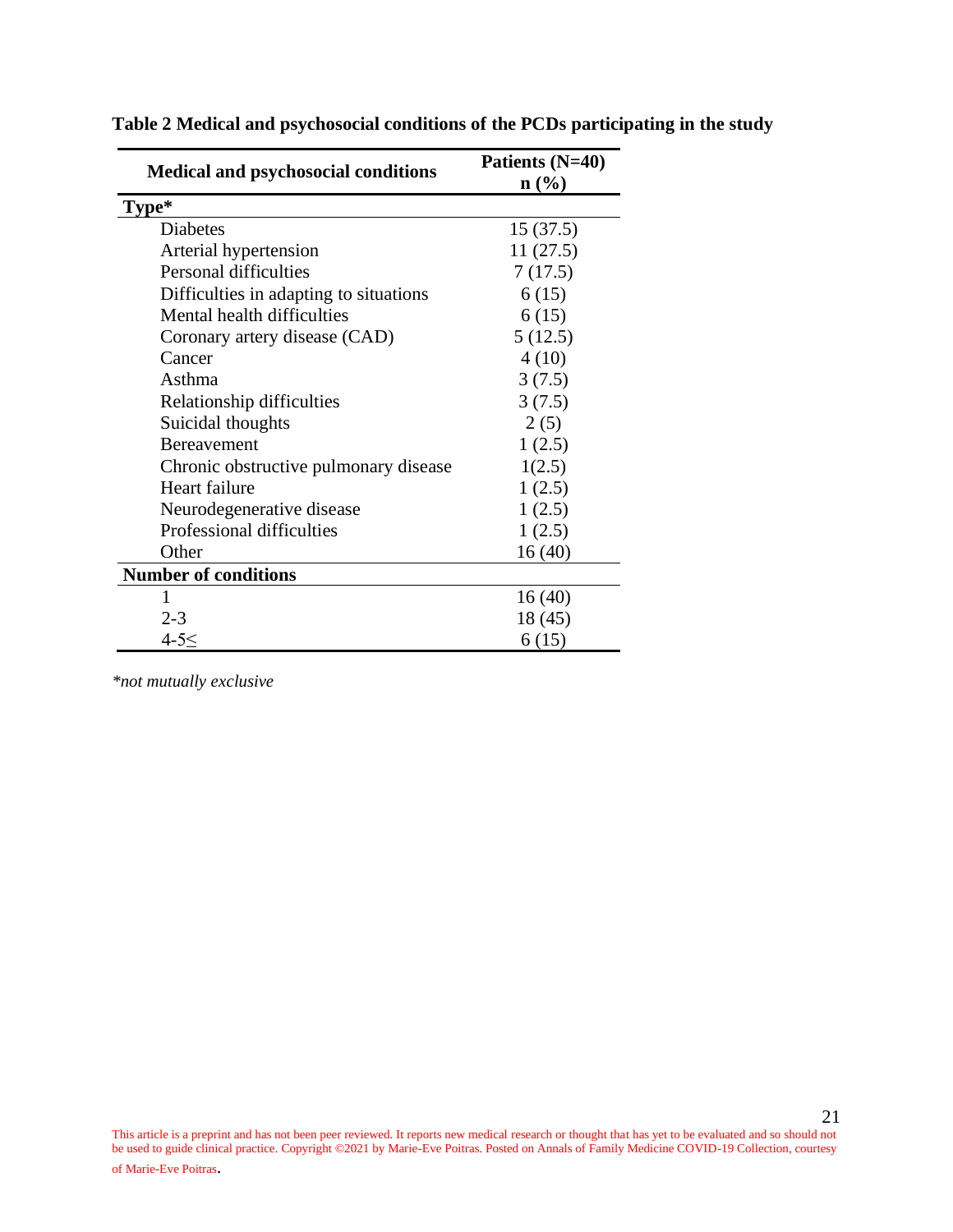### **Figure 1**

**Barriers, facilitators and coping strategies for self-care reported by the PCDs participating in the study**

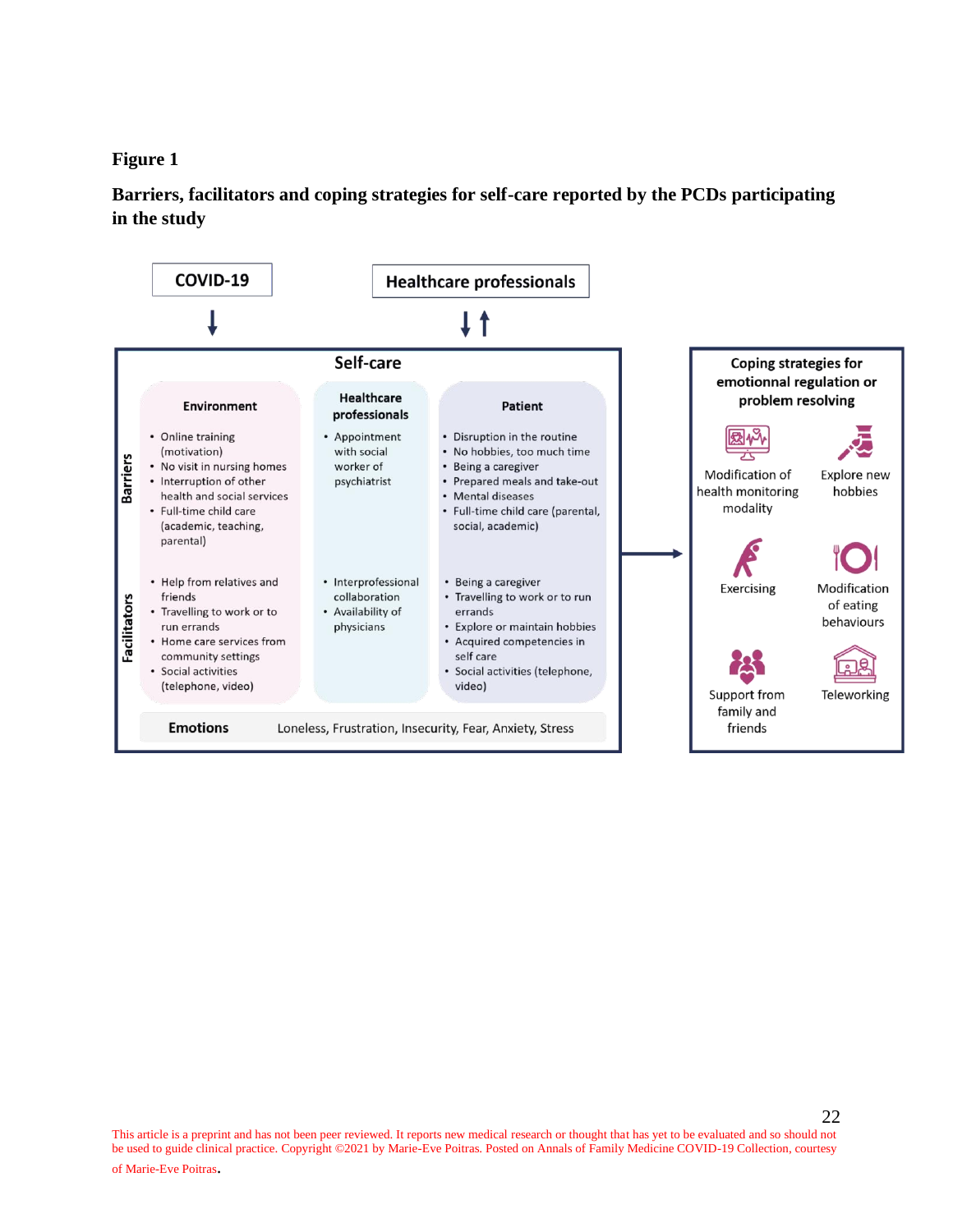# **Appendix**

**Interview guide about the healthcare needs of PCDs during the COVID-19 pandemic**

### **INTRODUCTION**

Hello <u>M. or Mrs. (name of patient)</u>, how are you?

My name is  $\dots$ 

I am

- 1. Trainee on F2PL project, a medicine student
	-

or

2. Patient researcher on F2PL project

I am part of the team of the F2PL research project in which you are participating and which aims to better understand how FMC professionals meet the needs of patients. Our team did a first group or phone interview with you and other patients in the fall of 2019, do you remember?

M. or Mrs. (name of patient), is it a good time for me to talk to you?

- 1. No: Can we schedule an appointment at a time that suits you better? (Make an appointment and tell the patient that we will contact him at that time, thank him and hung up.)
- 2. Yes : pursue

If I'm calling you today, it's to hear from you and tell you where the F2PL project is at.

We had to contact you this winter to do a second interview, but the COVID-19 situation changed plans and we had to postpone several stages of the project. As it is not possible to immediately assess the impact of the F2PL project on your clinic, we will get back to you in further months to organize the next interview.

However, the research team wants to take advantage of the current situation to verify how FMC patients experienced COVID-19 and whether it influenced the service they needed.

Do you agree if I ask you a few questions and if I record our call?

The interview lasts 20 minutes.

- 1. Patient refused: no problem, thank you. Our team will contact you again when it is time to do a next interview for the F2PL project to assess the impact of our intervention
- 2. Patient agreed: Thank you. I will now record the interview.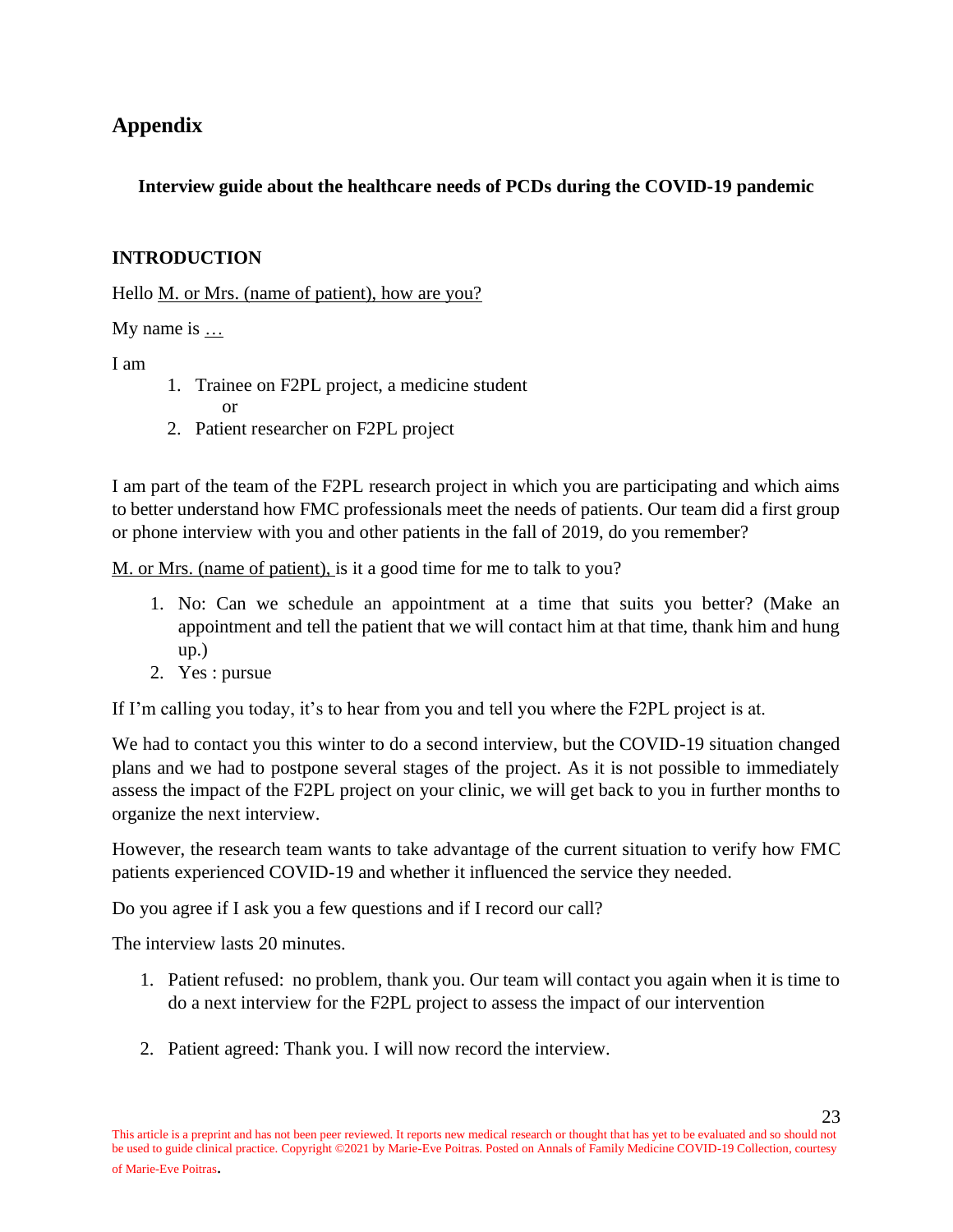### **Interview's question**

### **1. Since the start of the COVID-19 pandemic last March, how has it been for you in your FMC?**

*(Suggestion for reformulation of the question if necessary):*

- *How are you?*
- *Have you had any health problems or needs?*
- *Has your FMC's service offer changed?*
- *Were you able to join your FMC and tell them about your health problems?*
- *Did you feel welcomed?*
- *Have you consulted a physician, a nurse or a social worker in your FMC? If so, was it a face-to-face or a telemeeting?*
- *Did these meetings meet your needs and expectations?*

### **2. Since the start of the pandemic, have there been any changes in the services offered by your FMC and how have you adapted to these changes?**

*(Suggestion for reformulation of the question if necessary):* 

- *How did you adapt to the situation?*
- *What have you done to take care of yourself and your condition?*

### **3. In which consideration were you able or unable to adapt yourself to the COVID-19 pandemic?**

*(Suggestion for reformulation of the question if necessary):* 

- *What made your adjustment easier or more difficult?*
- *Did you feel accompanied in this period of time?*

### *4.* **In the things you changed to take care of your health, what will be left after the pandemic?**

*(Suggestion for reformulation of the question if necessary):* 

- *What have you learned about your ability to manage your disease during this pandemic?*
- *Did you feel like you are better at taking care of your health?*

### **5.** *What would you like to say to the professionals at your FMC so that they better understand your experience of care during the COVID-19 pandemic?*

### **CONCLUSION**

Thanks a lot, M. or Mrs. (name of patient).

If you agree, we will call you back in a month to discuss again in the same format.